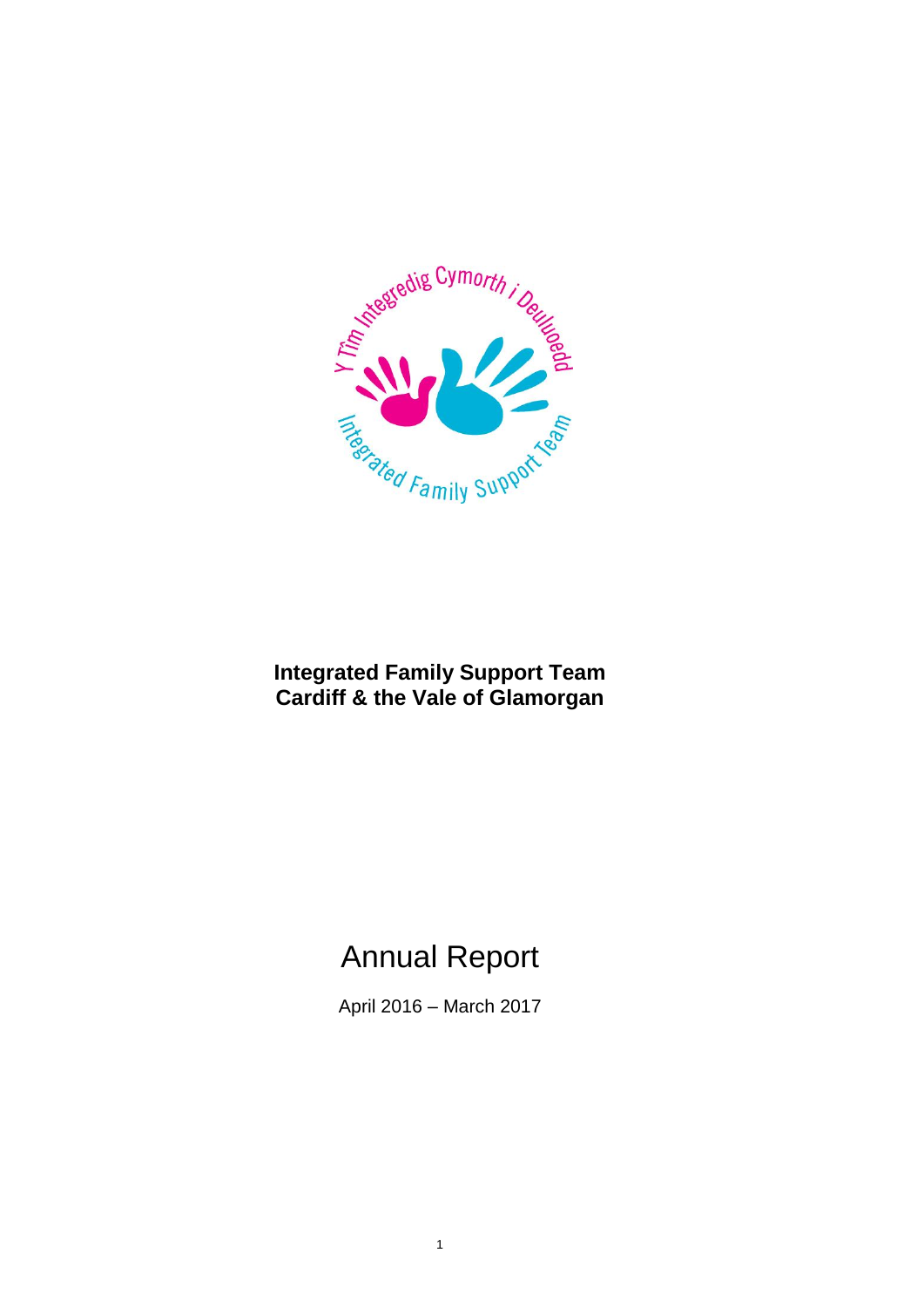## **Contents**

|     |                                                     | Page      |
|-----|-----------------------------------------------------|-----------|
| 1.  | Introduction                                        | $3 - 4$   |
| 2.  | The IFSS Board                                      | $5-6$     |
| 3.  | <b>Service Delivery</b>                             | $7 - 8$   |
| 4.  | Development of Processes and Protocols              | 9         |
| 5.  | <b>Aligned Services</b>                             | $10 - 11$ |
| 6.  | Additional services established during past 5 years | $12 - 15$ |
| 7.  | Training                                            | $16 - 17$ |
| 8.  | <b>IFST Budget and Finances</b>                     | $18 - 19$ |
| 9.  | Key Achievements - Outcomes                         | $20 - 28$ |
| 10. | Partnership working                                 | 29        |
| 11. | <b>Challenges and Issues</b>                        | 30        |
| 12. | Priorities for the next 12 months                   | 31        |
| 13. | Conclusion                                          | $32 - 33$ |
|     | Appendix 1 - School attendance research             | 34-38     |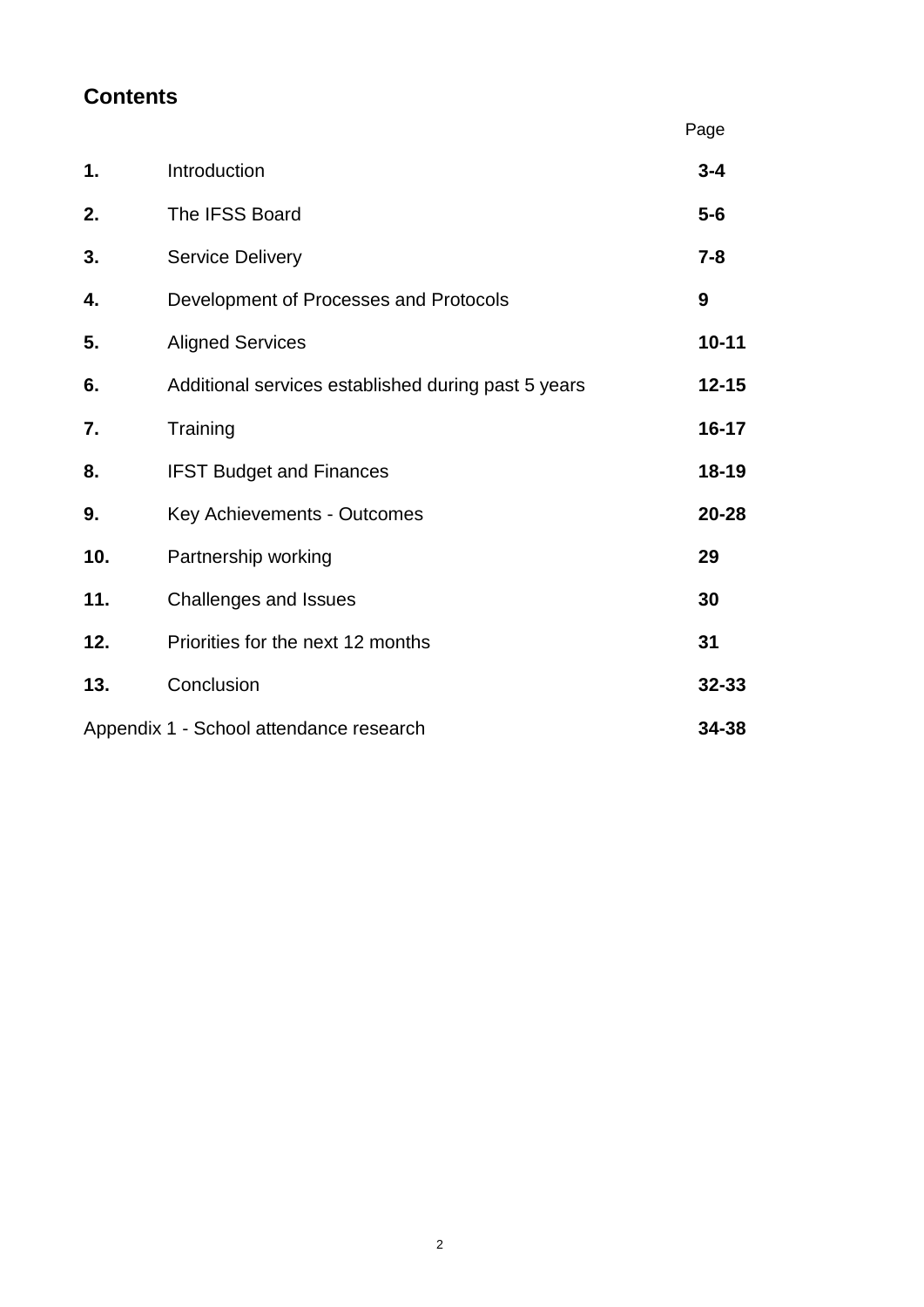## **1 Introduction**

- 1.1 This is the fifth Annual Report of the Cardiff and Vale of Glamorgan Integrated Family Support Team. The aim is to provide an account of organisational and operational matters within the Cardiff and Vale of Glamorgan area. To mark the fifth Anniversary of the Service, it will take a different approach and report on the past five years of operation and highlight the critical issues which have impacted on the successful delivery of the Integrated Family Support Service. It has been prepared in accordance with S.62 of The Children and Families (Wales) Measure 2010.
- 1.2 The Integrated Family Support Team (IFST) has its origins in the WAG Vulnerable Children Strategy. The legislative framework is the Children and Families (Wales) Measure, which was introduced in the Welsh Assembly on 2 March 2009. It was underpinned by regulations, which came into effect in early 2010 on the basis of new powers devolved to WAG. The IFST is a partnership between Cardiff Council, Vale of Glamorgan Council and Cardiff and Vale University Health Board.
- 1.3 The aim of the IFST is to provide an intensive intervention by a highly skilled, multi-disciplinary team to intervene with families referred by Children's Services from Cardiff Council and Vale of Glamorgan Council Social Workers, where there are serious child protection concerns as a result of parental / carer substance misuse in order to reduce the level of risk and ensure positive outcomes for the most vulnerable children wherever possible. This will be achieved through a sustained and system-wide focus on delivering quality services based on robust evidence of effectiveness and best practice. A primary focus of the IFST will also be to provide consultation, advice and training to the wider workforce utilising the knowledge, skills and experience of the IFST staff to provide changes in the way we work with the most vulnerable children and families. The results of the past five years will be reported on later in the report.
- 1.4 The vision of the Cardiff and Vale of Glamorgan Council IFST is to deliver a high quality service that provides intensive support to families at times of crisis to reduce risk and increase safer family functioning whilst ensuring positive outcomes for children and creating opportunities for positive change wherever possible.
- 1.5 The IFST embraces the following service values:
	- To provide a holistic, evidence based family centred approach to service delivery
	- To ensure the needs of children are met
	- To work in partnership with parents and families to meet their own identified needs where this is commensurate with the needs of children
	- To provide impartial and objective consultation and advice to the wider workforce as and when required
	- To provide a non-judgemental approach to service delivery
	- To provide a welcoming, accessible and timely service
	- To adhere to the principles of information sharing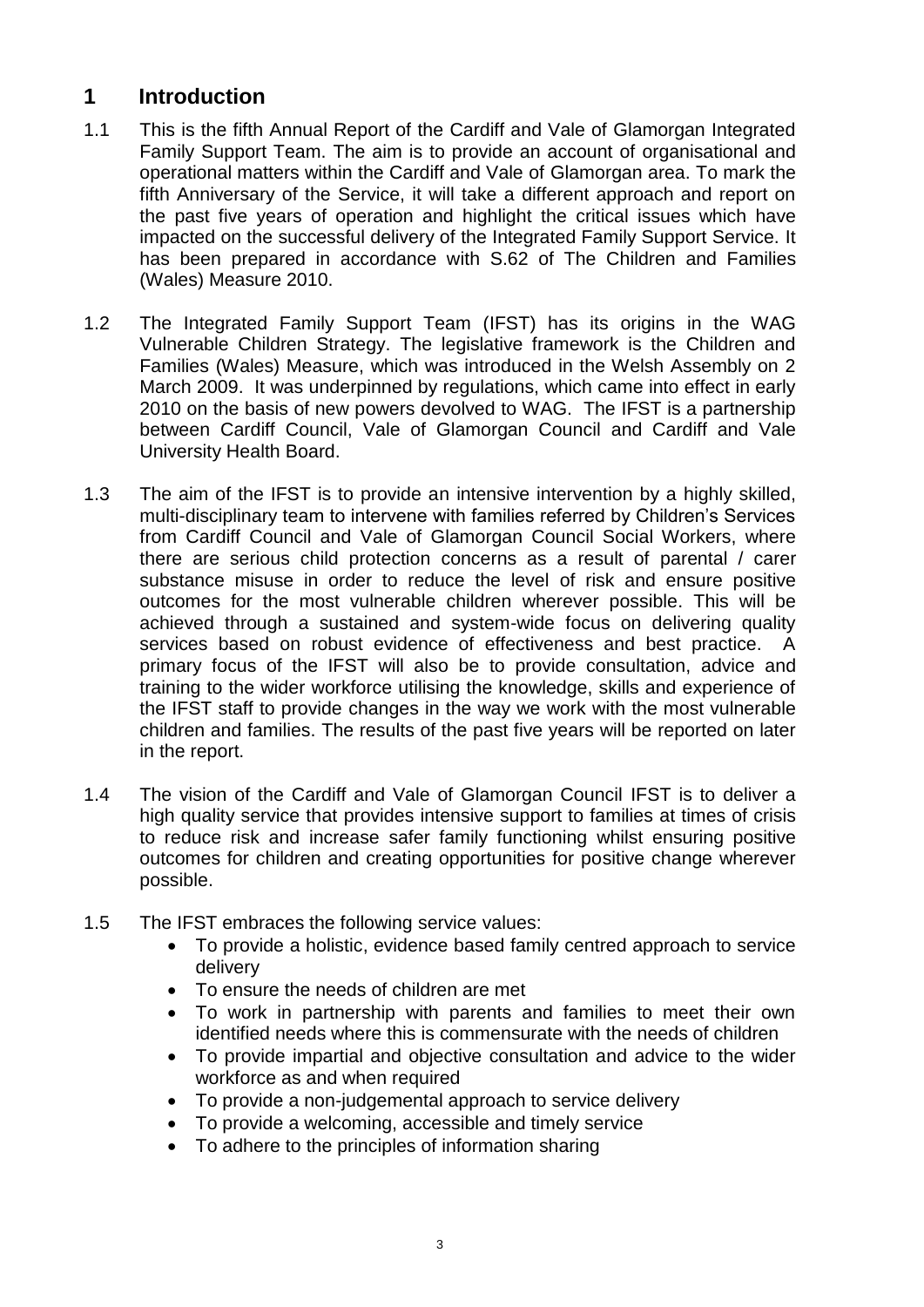- To offer a flexible service offering choice of approaches to potential service users
- The service shall be provided in a non-discriminatory, anti-oppressive and professional manner and in a way that demonstrates courtesy and respect for service users and is sensitive to personal situation and experiences
- The service will respond positively to cultural, religious, language, gender, sexuality, disability, age and communication needs
- The views of service users will be sought to ensure that services are appropriate and responsive to changing patterns of need
- Participation of all families is voluntary
- To ensure dissemination of contemporary research and best practice concerning evidence based interventions with families
- To influence wider systems to ensure more joined up service delivery to families
- To ensure all local and national requirements regarding service evaluation and monitoring are undertaken
- To strengthen partnership working between Cardiff and Vale of Glamorgan Local Authority Adult and Children's Services and University Health Board
- 1.6 The IFST exists across two local authority areas and this has caused challenges to ensure that strategic planning allows for consistency wherever possible, but also takes into consideration differences in Social Care and Health systems and processes across both areas.
- 1.7 Aligned to the IFST is the Early Intervention Services which provides added value to the IFST intervention by offering Community Reinforcement and Family Training (CRAFT) for individuals who are supporting a loved one with substance misuse issues and family interventions for families with lower levels of need (Tier 2-3). The Early Intervention Service also employs Support Workers to assist both services (IFST & EIS) at Phase 2 of the intervention post-intensive phase. Support Workers work alongside the Intervention Specialist to enhance the intervention in relation to specifically preventing children and young people becoming involved in problematic substance misusing behaviours, ensuring integration for families into their community, diversionary activities with young people, engagement in education/ employment and harm reduction advice and support.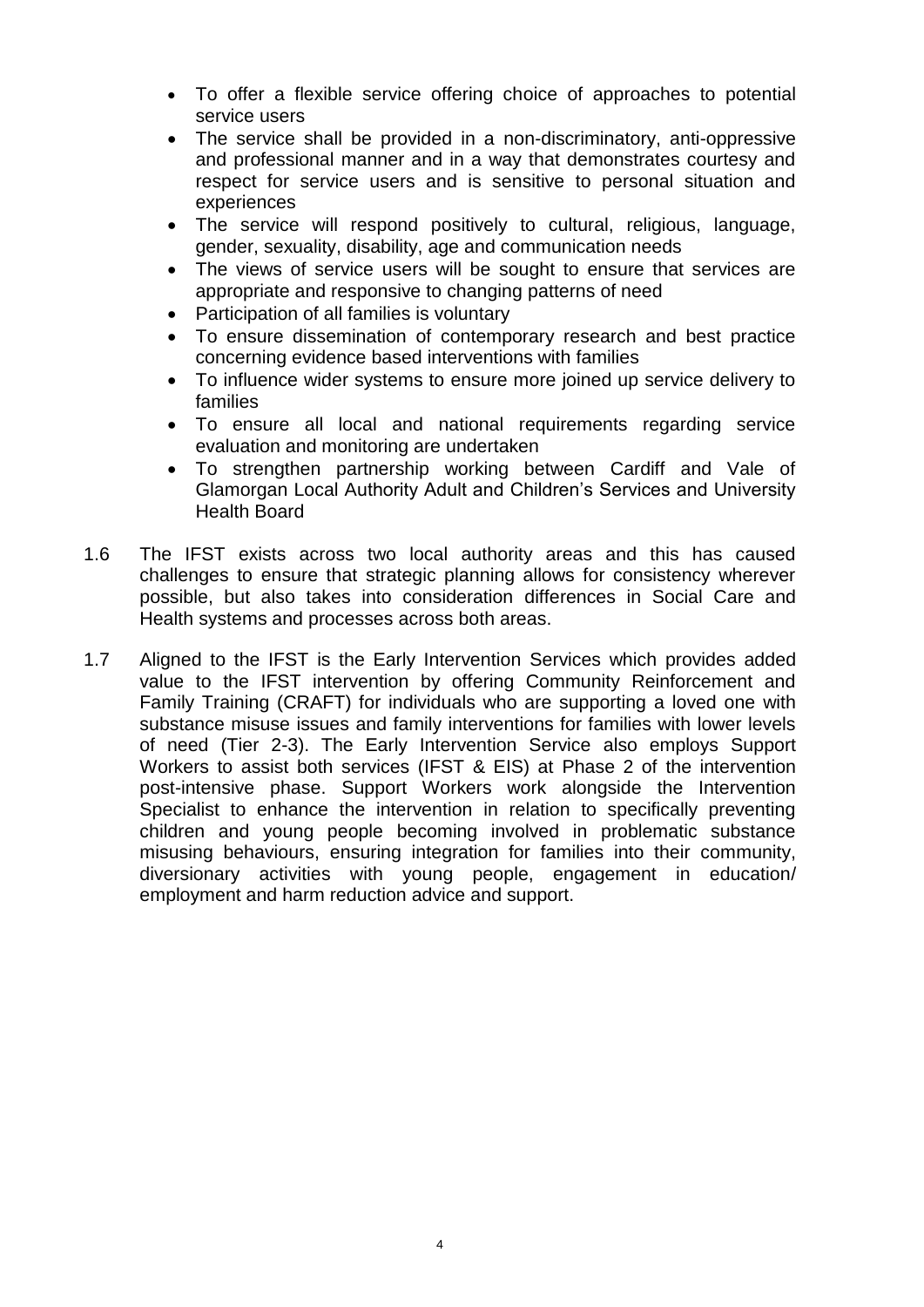## **2 The Integrated Family Support Services (IFSS) Board**

- 2.1 The IFST Board is now merged with the Children and Young People Partnership Board which meets on a regular basis and continues to maintain the required representatives through the new Board and operate according to the statutory guidance. It employs a collaborative approach taking its membership from key statutory and non-statutory services operating across Cardiff and the Vale of Glamorgan with the focus on promoting the "Think Family" agenda and facilitating effective integrated working.
- 2.2 During this fifth year, there continues to be no barrier to service delivery that has required intervention by the Board.
- 2.3 Changes to Board Membership

See 2.1 above

2.4 Terms of Reference

Section 53 of the Children and Families (Wales) Measure places a duty on the Local Authority to establish an Integrated Family Support Board for IFST.

**Purpose**

To provide strategic direction to the implementation and delivery of the Integrated Family Support Service across Cardiff and the Vale of Glamorgan.

### **Functions**

The Children and Families (Wales) Measure sets out the statutory functions of the Board, these are:-

- To ensure the effectiveness of what is done by the Integrated Family Support Services to which they relate.
- To promote good practice by the local authorities and Local Health Boards participating in the teams in respect of the functions assigned to the teams.
- To ensure that Integrated Family Support teams have sufficient resources to carry out their functions.
- To ensure that the Local Authorities and Local Health Boards cooperate with the Integrated Family Support teams in discharging the teams' functions.

Furthermore:

- To provide overall direction, management and scrutiny to the IFS teams, both during its implementation phase and now when the service is running.
- To ensure compliance with the grant and that all grant monitoring procedures set up within IFST meet organisational audit needs.
- To ensure the service provided is sustainable beyond the designated 3 years and is integrated into local service provision.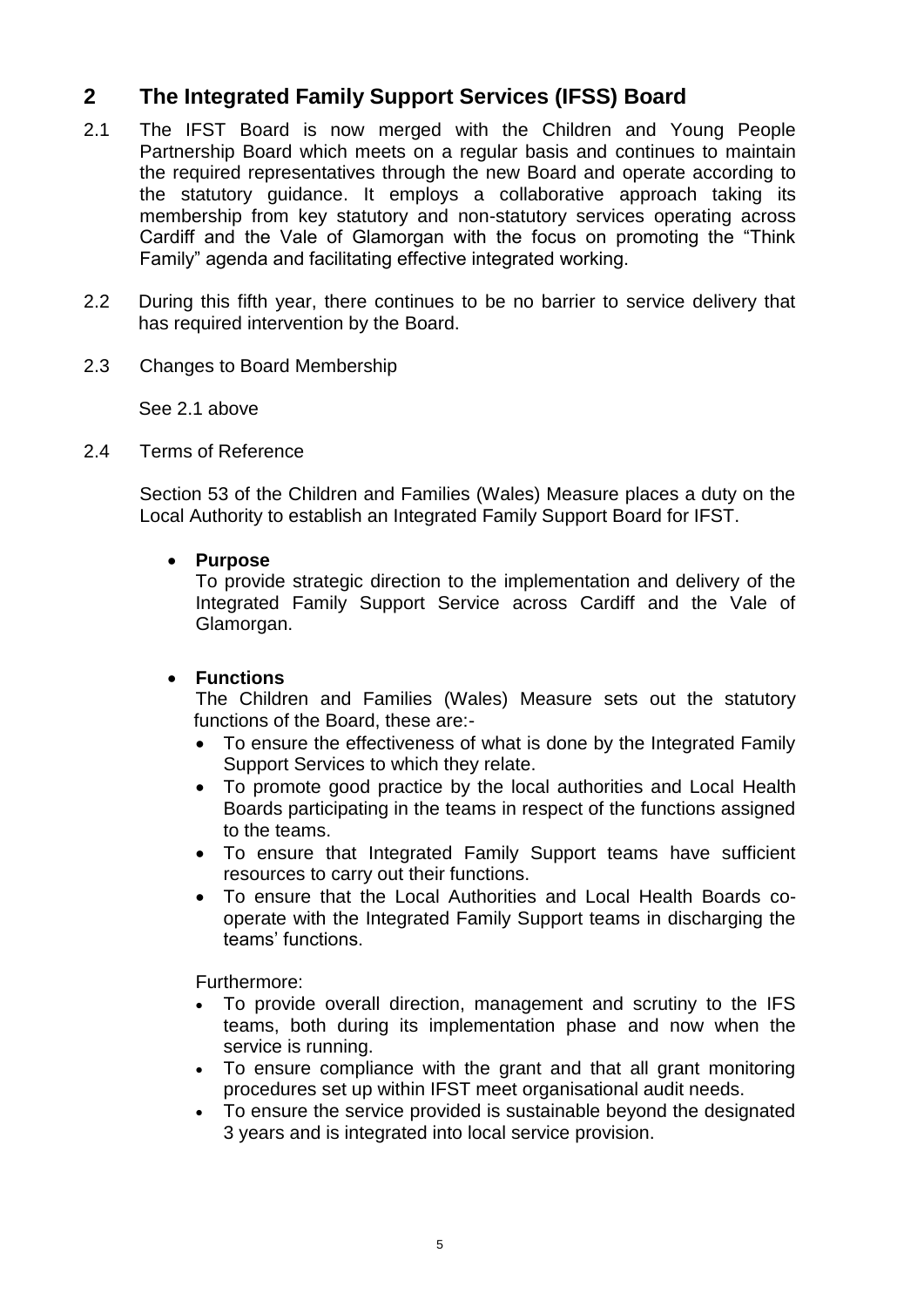- To ensure a communications strategy is implemented and necessary resources provided to disseminate information to all partners and service users and to promote the success of the IFST.
- To provide the WAG IFST Implementation Team with necessary updates on project progress (incl. risks and lessons learnt).
- To support and progress workforce development within IFS teams and the transfer of skills to the wider workforce.
- Interface between the Local Health Board, Members of the Local Authority Executive / Management Committees and Local Safeguarding Childrens Board.
- Deal with complaints and disputes about the exercise of functions by the IFST. Manage any complaints / disputes about the exercise of functions by the IFST.
- Facilitate the sharing of information between Local Authorities, Local Health Boards, Integrated Family Support Teams and Boards.
- Be responsible for the accounts and audit in respect of functions assigned to integrated family support teams.
- Act as the IFST interface with the existing children and adult service and wider services.
- Agree the Objectives for the IFS teams based upon local needs and circumstances.

### **Agenda**

The Board will take up risks and issues arising and support the Service Manager to ensure the effective and efficient running of the service.

### **Voting**

The members representing each area will have delegated powers to act on the authority of their respective areas. In decision making the Board will strive for unanimity, but where this cannot be achieved, a majority decision will be agreed.

### **Scheduling of Meetings**

Following the establishment of the service, meetings have changed to coincide with CYP Meetings.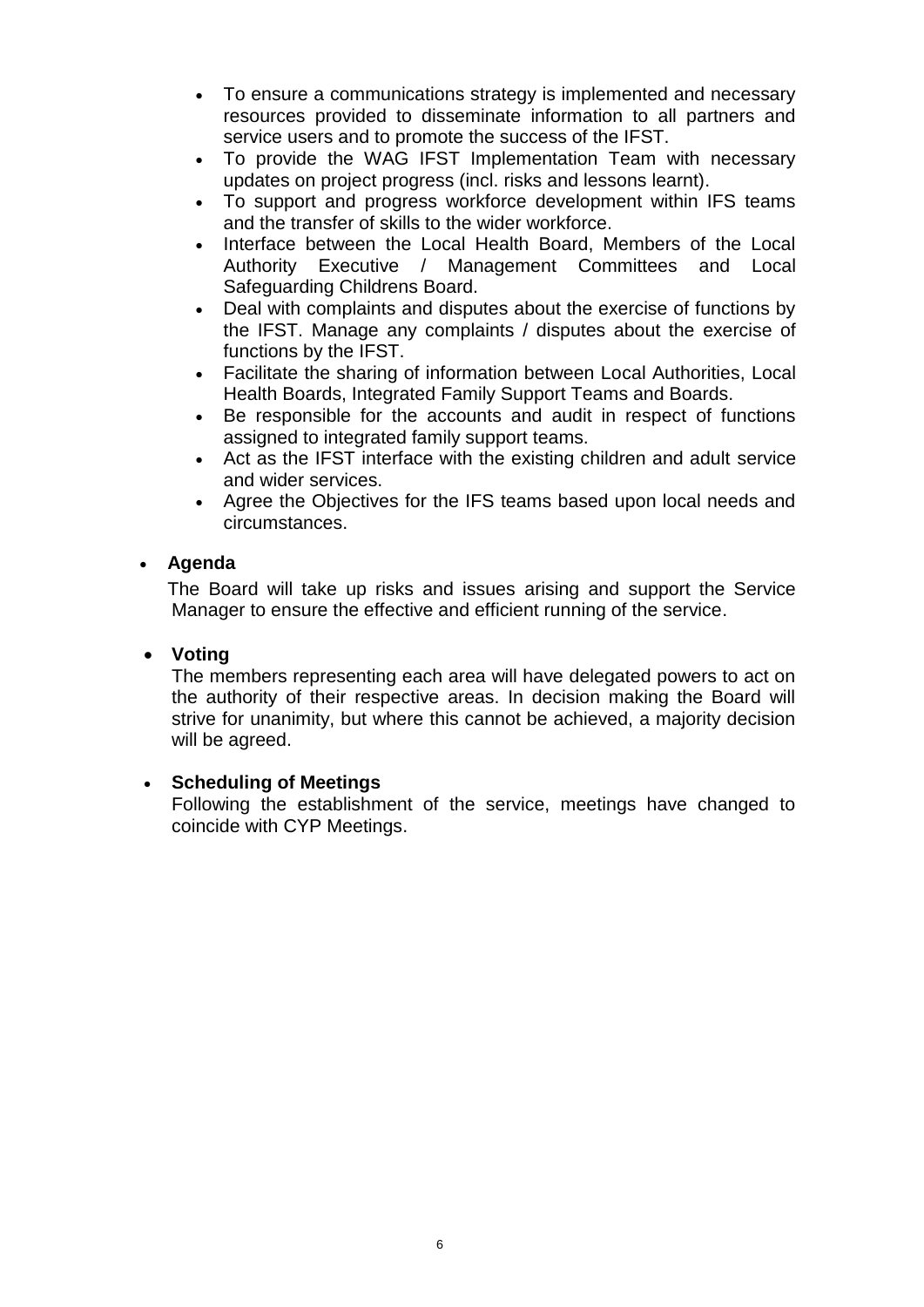## **3. Service Delivery**

- 3.1 During the past five years we have seen a reasonable turnover of staff but the core team continues to comprise the following members:
	- IFST Service Manager
	- Administrative Assistant (Job share)
	- 4 Social Care Intervention Specialists
	- 1 Health Intervention Specialist (Health Visiting)
	- 2 Consultant Social Workers
	- 1 CPN Health Intervention Specialist

In addition to the core staff members, we have recently agreed to take on trainee Social Workers in a training capacity.

- 3.2 We are currently experiencing a shortage of staff members, including a Service Manager. It is hoped that a new Manager is expected to be in situ shortly. We have also lost 2 Intervention Specialists this year and these have both been recruited. There is always, inevitably, a hiatus between staff leaving and new staff coming on board trained in the IFST model which impacts on targets.
- 3.3 An Independent Reviewing Officer (IRO) post undertakes IFST Reviews that do not fall into the statutory reviewing process within the Child Protection and Looked after Children systems. This post sits within the IRO and Safeguarding Service in Cardiff and covers both Cardiff and Vale of Glamorgan cases. Additional IROs have been trained in the IFSS model in order to ensure consistency of approach to IFST families and to strengthen the sustainability of this arrangement so that there is adequate cover within the team to maintain service continuity through periods of staff absence.
- 3.4 The business support processes have resulted in an efficient and effective system which, wherever possible, seeks to blend with existing statutory reviews. Outcomes are measured and reported using the Results Based Accountability (RBA) methodology (See later in the report for details of the RBA approach and the outcome statistics).
- 3.5 There have been no official complaints made against the IFST in the past year. Positive feedback is shared with the IFSS Board members regarding the experience of families and practitioners when working with the IFST.
- 3.6 The focus of any research carried out by Consultant Social Workers (CSW) will be relevant to IFSS practice and/or development. Ideas in this regard relate to the development of the CSW role both within IFSS and the wider workforce and the nature and extent of substance misuse. Mental health and domestic abuse among families receiving IFST interventions will also be considered.
- 3.7 All members of the team have completed or are working towards their accreditation up to level 6 in the IFSS model
- 3.8 Members of staff are also undertaking or have completed training in Accreditation levels 3, 5 and 6 and also the Train the Trainers programme. Additional training is provided periodically as required.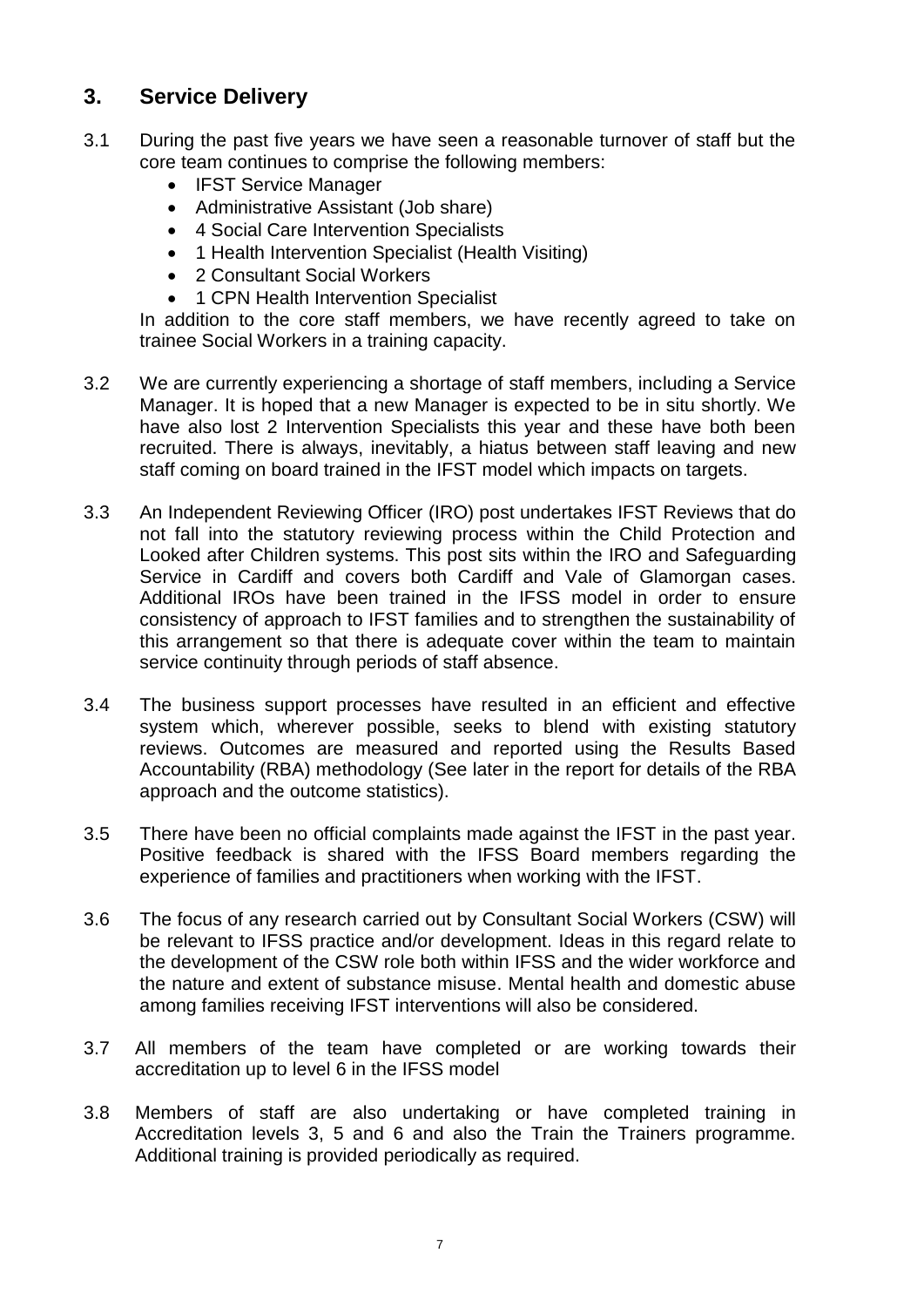3.9 To ensure the effectiveness of the Team in delivering 'Family Support Functions' it has been recognised that there may be instances when the IFST needs to 'spot purchase' a service that, for whatever reason, is not immediately accessible by the IFST within the timeframe to be effective for the family, or is not available under the list of agreed services within the 'Family Support Functions' and is not available outside the IFST, either in the Local Authorities or the UHB. A small budget has been set aside for this purpose. The commissioning of services has to date been used to access psychological assessment for parents, childcare services and secure nursery placements for a pre-school child, which has ensured a robust plan for the families.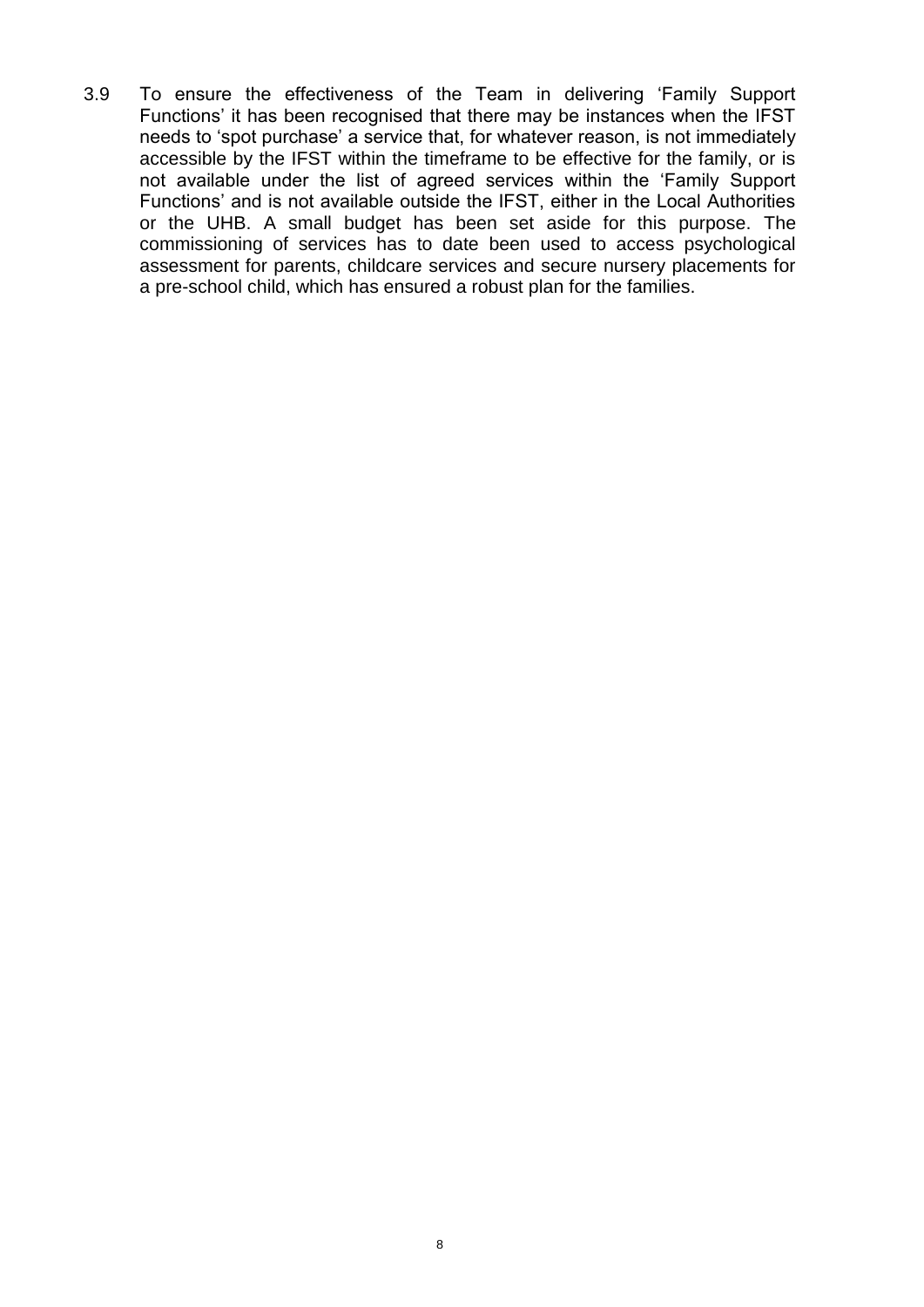## **4 Development of Processes and Protocols**

- 4.1 The referral pathway continues to be fit for purpose ensuring that appropriate families receive an intervention.
- 4.2 Information Sharing Protocol is available on the WASPI website as a model of good practice.

| <b>Information Sharing Partner Organisations</b>                                                                                                        | <b>Responsible Manager</b>                                                                                                   |  |  |
|---------------------------------------------------------------------------------------------------------------------------------------------------------|------------------------------------------------------------------------------------------------------------------------------|--|--|
| <b>Cardiff County Council</b><br><b>Children Services</b><br>$\bullet$<br><b>Adults Services</b><br>Housing<br>Youth Offending Services                 | <b>Head of Children Services</b><br><b>Head of Adults Services</b><br><b>Housing Officer</b><br>Youth Offending Team Manager |  |  |
| Vale of Glamorgan County Council<br><b>Children Services</b><br>$\bullet$<br><b>Adults Services</b><br>$\bullet$<br>Housing<br>Youth Offending Services | <b>Head of Children Services</b><br><b>Head of Adults Services</b><br><b>Housing Officer</b><br>Youth Offending Team Manager |  |  |
| South Wales Police<br>University of Wales Health Board<br>CAU<br>$\bullet$<br>Midwifery<br><b>Mental Health</b><br><b>Health Visitors</b>               | Manager Central Referral Unit<br>Health Project Manager<br>Senior Nurse (Mental Health Specialist<br>Services)               |  |  |
| <b>Wales Probation Trust</b>                                                                                                                            | <b>Assistant Chief Officer</b>                                                                                               |  |  |
| Barnardo's Cymru                                                                                                                                        | Children's Services Manager                                                                                                  |  |  |
| Action for Children                                                                                                                                     | <b>Team Manager</b>                                                                                                          |  |  |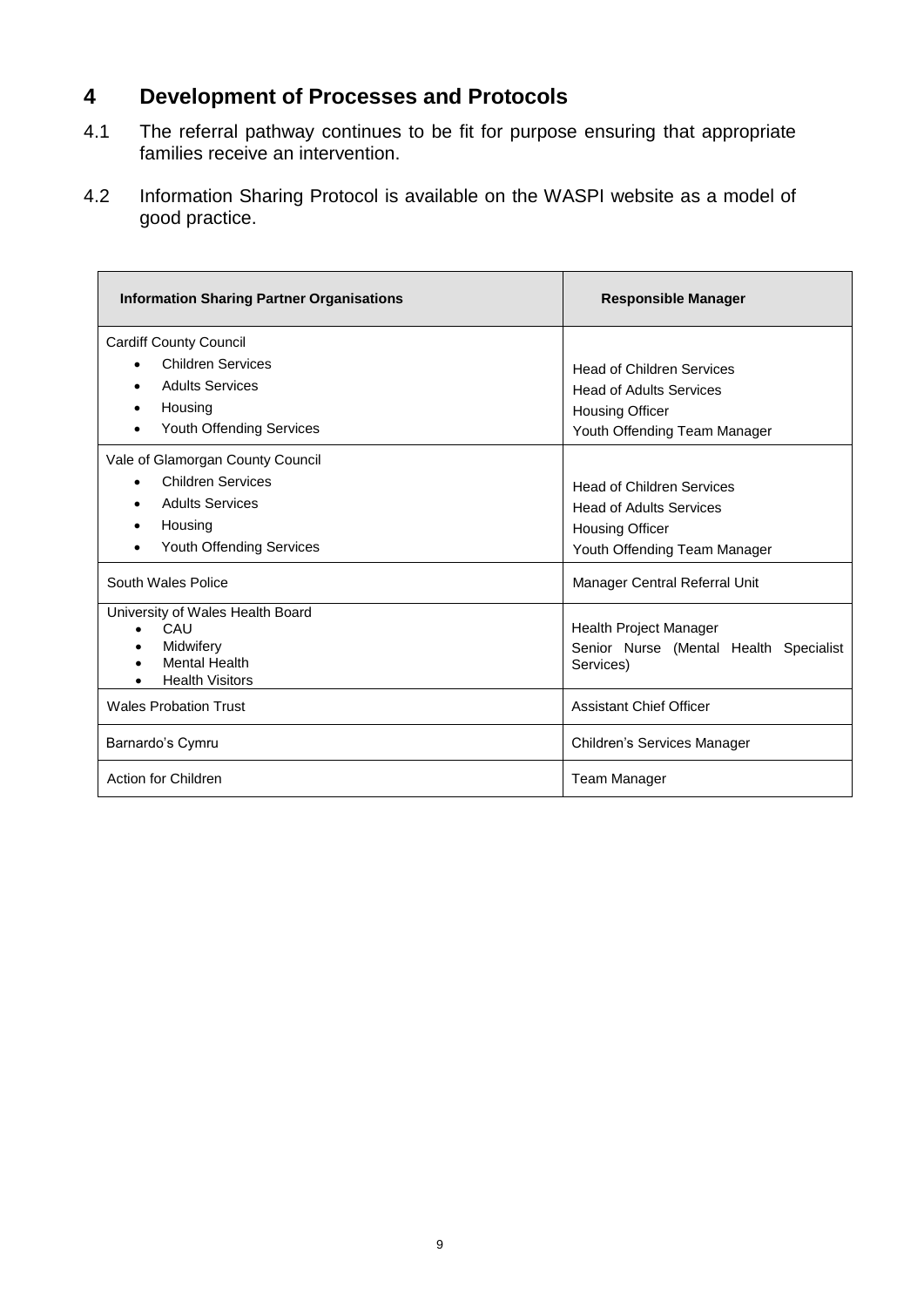## **5 Aligned Services**

- 5.1 The Early Intervention Service, incorporating CRAFT and family support for Tier 2/3 Child in Need cases continues to work alongside and enhance the work of the IFST. Funding has been agreed with the Substance Misuse Area Planning Board.
- 5.2 The Strengthening Families Programme also continues to be aligned to the IFST managed by the Service Manager. Funding for this service has been received through the Cardiff and Vale University Health Board Families First programme. This ensures that we can meet the needs of families where there are children aged between 10-14 in the transitional period between primary and secondary schools and further enhances the work of the IFST.
- 5.3 The provision of Support Workers continues to be invaluable to the Phase 2 stage of the IFST intervention. The Support Worker post is funded through the Early Intervention Service grant with the provision that they support family members to maintain their goals during Phase 2 of the intervention, primarily during the period three to six months. Another important aspect of their work is to look at diversionary activities for parents and children away from drug and alcohol use and focussing their attention towards employment and education.

Supports workers have, to date, spent 3,764.86 hours supporting families.

| <b>Work done</b>               | <b>Hrs</b> |
|--------------------------------|------------|
| <b>Substance Reduction</b>     | 578.42     |
| <b>Finance</b>                 | 359.05     |
| <b>Housing</b>                 | 649.73     |
| Crime                          | 221.00     |
| <b>Employment / Education</b>  | 360.58     |
| <b>Routines</b>                | 661.41     |
| DV                             | 73.75      |
| <b>Medical</b>                 | 403.55     |
| <b>Diversionary Activities</b> | <b>Hrs</b> |
| <b>Employment</b>              | 25.25      |
| <b>Education</b>               | 42.25      |
| <b>Voluntary</b>               | 29.70      |
| Leisure                        | 122.68     |
| Cardiff referrals all years    | 117        |
| Vale referrals all years       | 49         |

### **Support Worker Achievements**

5.4 The provision of CRAFT to Concerned Significant Others to help support themselves and their Loved Ones is covered by an 8-10 week programme. These interventions are provided on a one-to-one or a group basis. In addition to the regular intervention meetings and follow ups, the team has also invited clients to attend extra-curricular activities to aid their progress. These activities include Peer Support Groups running in Cardiff and in Barry; A Summer Barbecue attended by a mixture of clients, loved ones and family members at which a number of alternative services were made available, including: Manicure, Reiki, Head and Neck massage, Yoga, Mindfulness and Reflexology;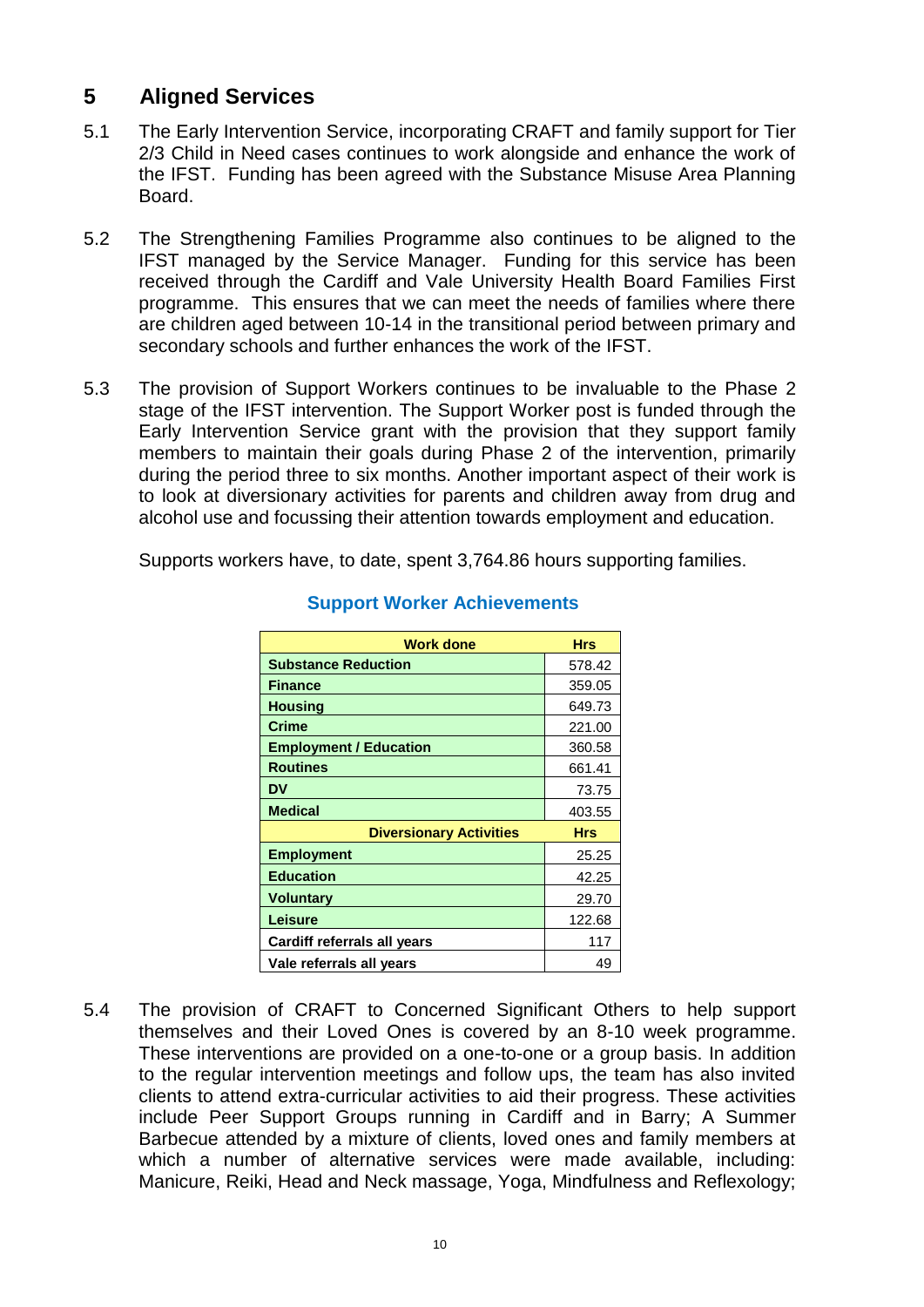and a Christmas CRAFT group meal.

New links have been forged with "Forgotten Families" an independent family support group for loved ones; Members of the team have conducted additional sessions with clients who were identified as struggling with Managing Anxiety, Guilt and Family Dynamics and systemic changes, Communications – having difficult conversations with Social Workers, Housing as well as their loved ones Building confidence.

This demonstrates the value all team members place on their clients and families to ensure they are provided with help that will give them the best possible outcomes

The team has also supported one Vale peer support group to meet with CASM Llanelli family support group (CSO supporting Loved Ones with substance use).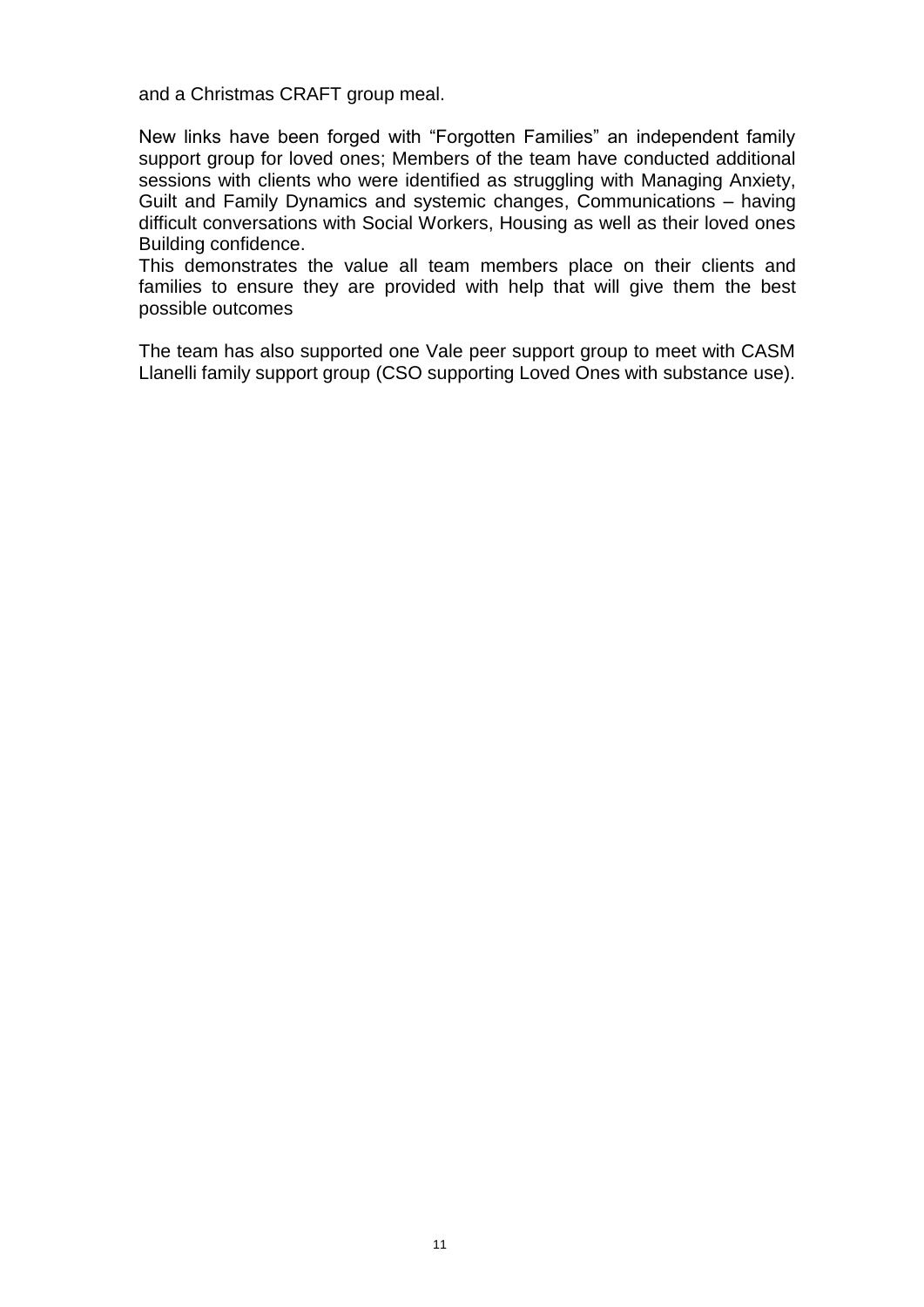## **6 Additional Services established during past five years**

### 6.1 POPS

This project is the result of collaboration between the Integrated Family Support Team and New Link Wales. The IFST team have identified unmet needs while working with families and, together with New Link Wales, has established a new volunteering programme. It has been launched to assist families in practicing parenting skills with the ultimate aim of keeping families together, protecting children and providing a platform for achieving recovery goals.

This project was inspired by the case of a young woman who was made homeless at the age of 12. Raised by very young parents herself she did not receive an adequate level of parenting and had a number of very violent relationships and a long history of using cannabis. She has no concept of boundaries and thinks she can be a good mother if she says yes to everything – now her children are out of her control. This young woman found herself in a situation where she desperately wanted to do the right thing and improve her parenting skills but didn't know how. The end result was her children being taken into care. Her 10 year old daughter recently said "my top wish is to go home to my mum but she can't cope with us".

POPs is a volunteer programme that helps parents to practice the skills they learn from social services intervention, within a supportive community setting. This may involve helping with bedtime routine, playing with the children while the parent makes a meal or being on the end of a phone if a crisis hits. Support at this level can keep families together, improve parenting outcomes, safeguard children and ultimately reduce substance misuse.

The volunteers come from CRAFT graduates or students in the health or social fields. Training is given in a Family MILE, with the MILE material adapted for parenting, VOLocity training covering substance misuse and the 3 day IFST Family Service Training. They will contribute between 4 and 12 hours a week of direct support to families.

### **Outcomes**

- Improvement in parenting skills
- Sustaining positive changes and achievement of recovery goals
- Skill reinforcement using the CRAFT model
- Establishing routines
- Improved educational attainment for children
- Robust training for volunteers
- Potential career and personal development for volunteers
- Increased capacity of IFST service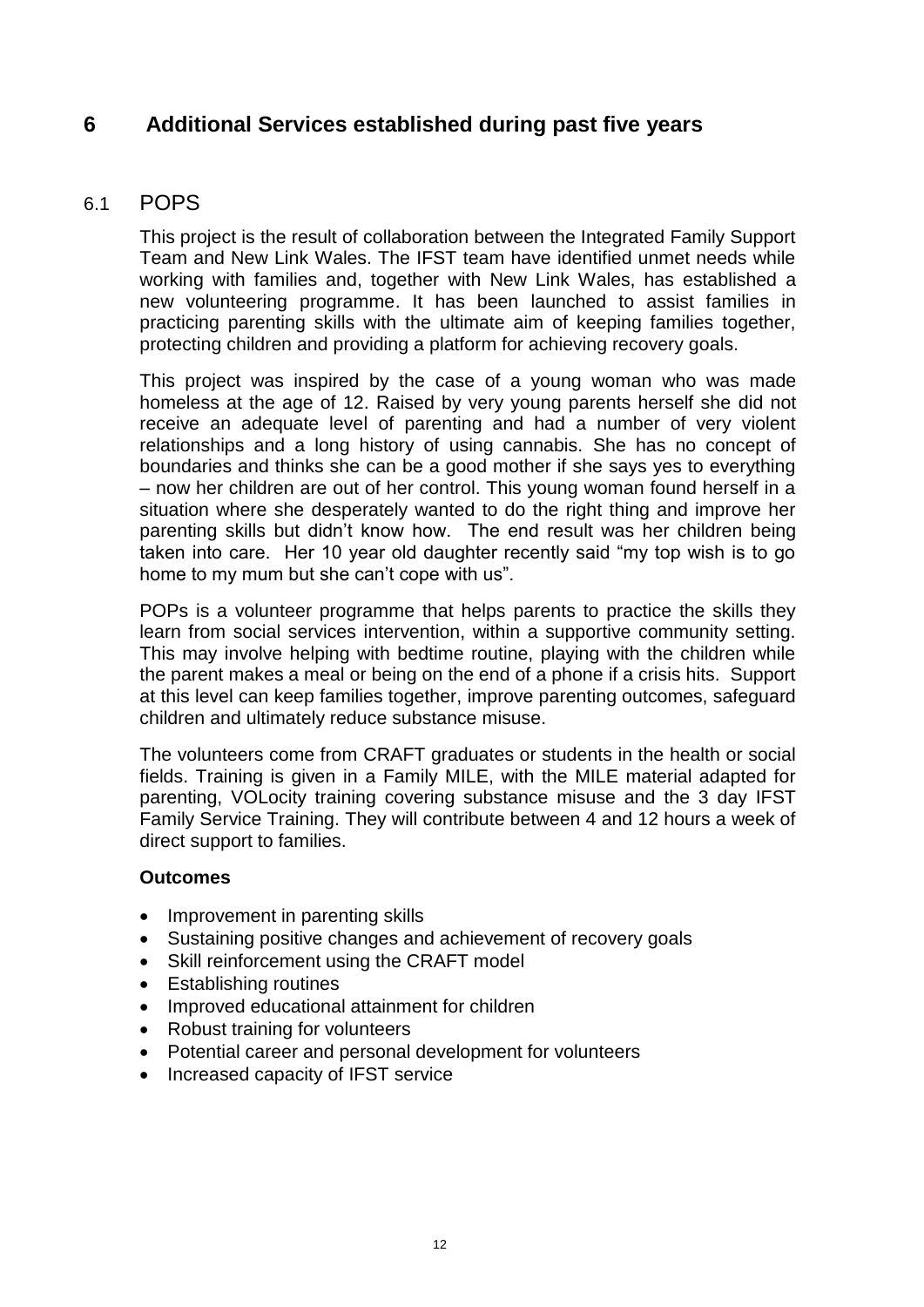## 6.2 Safety Planning Training

The main goal of setting up and delivering Safety Planning training was initially to equip professionals from the Family Intervention Support Team, with a practical, bespoke tool to manage risk in situations such as:

- Parents or carers are using substances and the impact on parenting abilities and on their ability to ensure children's wellbeing and safety.
- Family relationship breakdown.
- Managing disruptive teenage behaviour.
- Exposure to other adults who are using substances.
- Inconsistent, unsafe or poor parenting.
- Domestic violence in the home.
- Child blamed for parental crisis, for professionals being involved etc.
- Any situation that poses a risk to children's safety and wellbeing and their parents/carers

IFST Safety Planning is family orientated, focuses and uses family's strengths & resources and includes previous safety family arrangements. It also incorporates internal motivators, is family owned, transparent, detailed, and enables and empowers families to better manage risks. It is also ratified by family and Social Worker and acknowledges consequences if the safety plan is not adhered to. Safety planning recognizes families and communities as a valuable resource, empowers them to be involved, encourages families to take responsibility for the safety and well-being of their children, identifies risks and plan strategies to minimize them. Overall it is used as a tool to address & manage substance misuse – treatment, recovery, substance reduction to ensure there is improved parenting and meets a child's emotional, developmental and safety needs. This list is in no way exhaustive and safety plans can be created to cover any issue impacting on family functioning.

FISS workers are working intensively with complex child in need and child protection cases and incorporating Safety Planning into their interventions has been very useful, especially to enable families to manage and to minimise risks using a co productive model.

Safety Planning training sessions have also been delivered to social workers from Cardiff Intake and Assessment Team, to encourage workers to replace written agreements with safety plans. IFST Safety Planning is centred around ensuring (primarily) Child Safety and Wellbeing, but also about parental wellbeing and safety. Feedback from Social Workers details situations where due to safety planning being used, cases are being closed more expediently and due to risk being managed more effectively by families, cases do not escalate to Child Protection.

Safety Planning training has been requested by Cardiff Team around the Family (Preventative Service) for safety plans to be incorporated into the team's family interventions to manage risk and ensure positive changes are being sustained.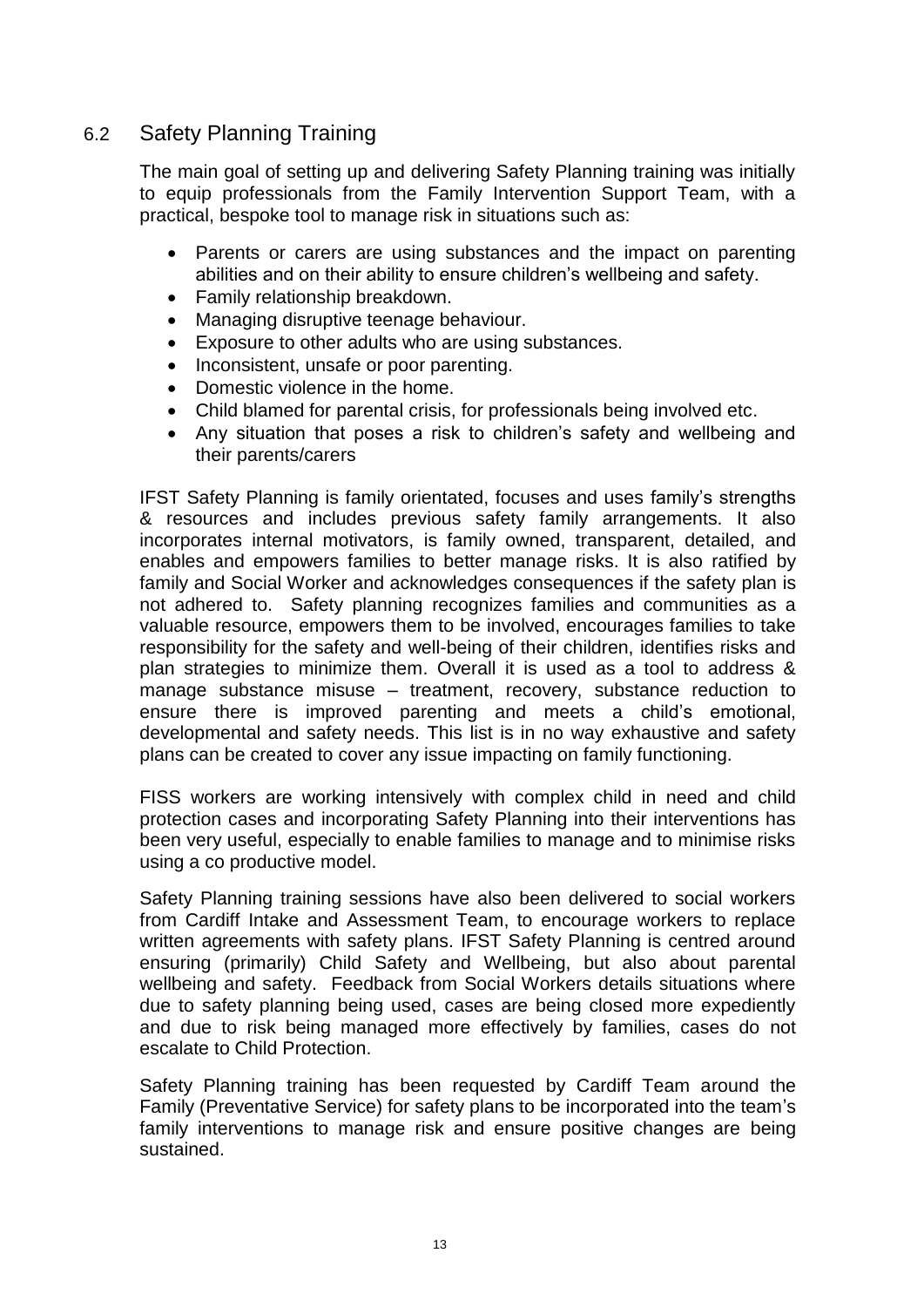There is also a work in progress plan, in partnership with Vale of Glamorgan Children services for Safety Planning training sessions to be delivered to Intake Team workers, to prevent risk of child in need cases escalating to child protection level.

## 6.3 IFST unborn proposal for Cardiff and the Vale of Glamorgan Children's Services

In response to Children's Services plans to bring antenatal cases into the safeguarding arena at an earlier stage a discussion was held to introduce a trial period of taking 'Unborn' referrals within the IFST service. Previously the IFST worked with families 2 weeks before their EDD and 2 weeks following the birth of their baby.

This new proposal focuses on receiving referrals from Children's Services for mothers from 24 weeks gestation when they had not made any changes to their substance misuse behaviours despite support from other agencies. The aim was to support the mother / father to substance reduction or abstinence where appropriate in order to:

- reduce the risk of harm to the unborn's growth and development
- reduce the risk of harm to the mother / father
- support baby being discharged home to parental care following birth
- explore resources within the extended family

The Health Intervention Specialist working with this proposal has a background of health visiting and midwifery with a professional interest in Infant Mental Health. Alongside the model she is able to explore parental hopes and fears about becoming a parent, their representations of their unborn baby and promote positive parent - infant relationships.

During the pilot, meetings between the lead Social Worker for unborn children, the Elan midwifery team, and the CAU social worker were held on a regular basis to discuss cases. This is yet to be established in the Vale.

## 6.4 IFST Family Therapy Service

Within the Cardiff and Vale IFST we have a qualified Systemic Psychotherapist (Family Therapist) and we are piloting a family therapy clinic for clients who have accessed the IFST, EIT and CRAFT services.

Family therapy can help those in close relationships to better understand and support each other. It enables people to express and explore difficult thoughts and emotions safely, consider each other's perspectives, build on family strengths and work together for change.

Family life isn't always easy and each family member has their own way of thinking and responding to concerns and worries. Family therapy can provide a safe space for family's to explore their ideas with each other. The sessions on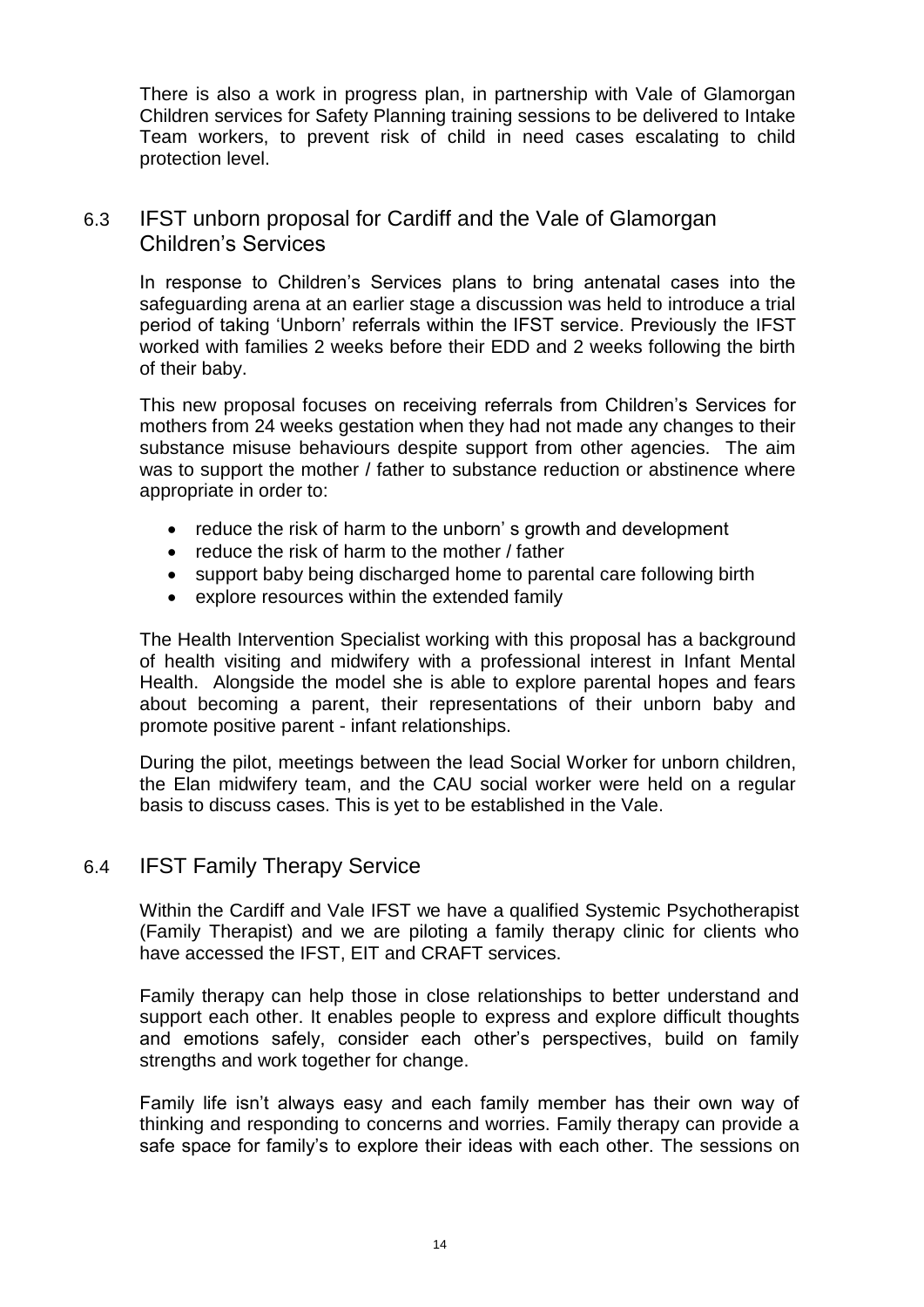offer can be used for couples, or families in which ever configuration feels relevant for therapy.

The family therapy clinic is available once a week with four sessions on offer that day. There is currently one therapist, with the option of recruiting a volunteer placement therapist, to add to the reflecting team, depending on proposed future provision.

In a period of 6 months, there have been 13 referrals to the family therapy service; 8 for families living in Cardiff and 5 for families living in the Vale of Glamorgan. 2 families were referred to other services and 4 families have been closed for non-engagement. 3 families have ended their sessions with the clinic through choice and agreement. 3 families are continuing to access the service and 1 family is in the process of being referred to the service.

Some of the clients described the problems they had as:

"Child trying to take on mothering role", "Managing the children's behaviour", "Going nuts, smashing the house up", "Everyone interferes", "We are fighting", "Issues within my relationship with partner", "Because of mine and my partner's anger issues", "Marital problems" and "understanding".

We use the SCORE-15 Index of "Family Functioning and Change"; a selfreporting outcome measure to capture data from the work undertaken, currently used within CAMHS Outcomes Research Consortium and highlighted as good practice within The Association of Family Therapy. The current data collected shows that clients have reported the severity of the family problem as showing a 35% improvement, following family therapy. When scoring how they are managing as family, the data also shows a 35% improvement in how clients are scoring themselves during and after family therapy.

### 6.5 Traumatic Stress Clinic UHW

The IFST has provided input into Cardiff and Vale University Health Boards preventative service for those patients who have experienced trauma.

The aim of the service is to develop and provide effective interventions to help prevent individuals developing significant mental health difficulties after traumatic events and to treat individuals with Post Traumatic Stress Disorder (PTSD). The service also aims to increase awareness of the psychological effects of traumatic events and organises the annual Traumatic Stress Conference.

A Consultant Social Worker in the IFST who is also a Cognitive Behavioural Psychotherapist (CBT) holds a weekly clinic at the Traumatic Stress clinic and works with complex patients from Cardiff and Vale of Glamorgan who are parents that have experienced multiple trauma such as child abuse, significant domestic abuse and / or experienced mental health problems or had problems associated with substance misuse.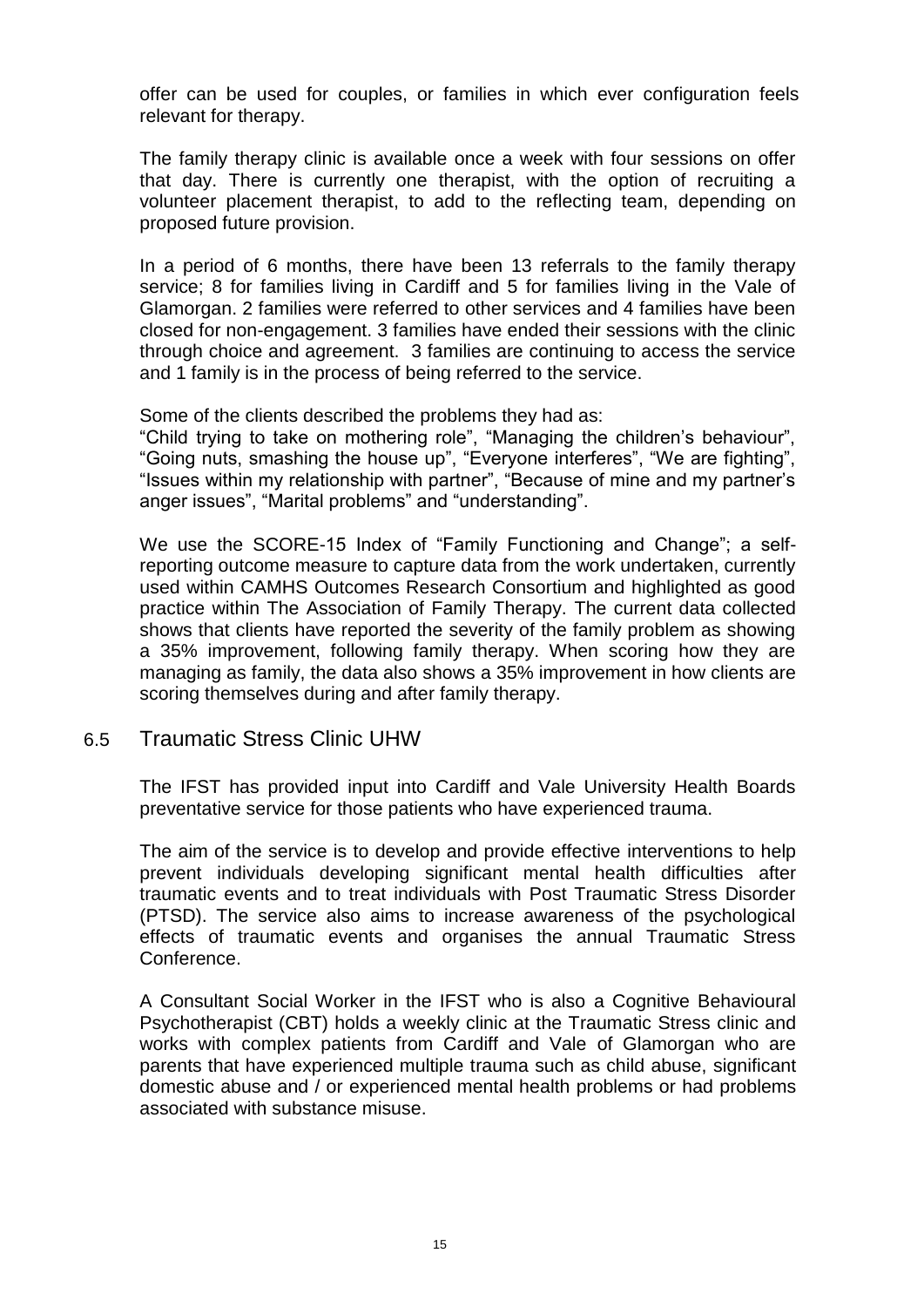## **7 Training**

The IFST is tasked with delivering training to the wider workforce (including statutory and universal services) as part of the Health and Social Care transformational change agenda.

In 2016-2017, Cardiff and the Vale IFST delivered five, three day training modules based on Family Focused Interventions with three main themes:

- Enhancing Motivation for behaviour change.
- Lowering Resistance to behaviour change and
- Safety Planning.

Over the 3 days participants learn and understand the philosophy and the underpinning knowledge of delivering family focused interventions. The training incorporates skills and strategies implicit to the model and illustrates a collective view of the process from beginning to end. The training also offers participants an in-depth understanding regarding the delivery of effective, timely and transparent family focused interventions and supports the implementation of the changes from the Social Care (Wales) Act 2016.

Approximate 90 attendees from a range of backgrounds including: social care and health professionals, social work students, and health visitor students completed the training and a number went on to complete the accreditation and feedback was very positive.

*"I thoroughly enjoyed all aspects of the training. Both trainers were knowledgeable and all group/individual activities were useful and purposeful. I have certainly learned a wealth of information and skills that I can utilise in my new role. Thank you very much!"*

*"Very knowledgeable trainers, neither made any questions seem stupid. Very supportive. Wish I'd done the training earlier in my practice. Will definitely use it in future practice."*

*"I have found all aspects of the training extremely useful. I feel more comfortable in my ability to adapt and utilise the tools that have been used throughout the training session. It has also raised my awareness of the importance of enabling service users/individuals to relate their issues in their own time, whilst remembering how difficult what we expect them to achieve"*

*"Very balanced throughout the 3 days with use of visual slides and practical exercises. Facilitators pace was well managed and informative"*

*"Very enjoyable training. Facilitators were able to answer any questions. Valued the process from start to finish. Will take away resources"*

An important achievement for 2016-2017 IFST training was an invitation from Cardiff University to deliver the 3 day module to 20-health visitors as an integral part of their learning and development plan.

As part of the ongoing IFST partnership between Cardiff and Vale of Glamorgan, we have been involved in a project pilot that aimed to equip staff from the Health department (health visitors, support workers) and staff from schools, to feel confident and competent to Chair Core Group meetings. The IFST CSW participated at the creation and the delivery of two training sessions. The delivery panel included:

• Social Work managers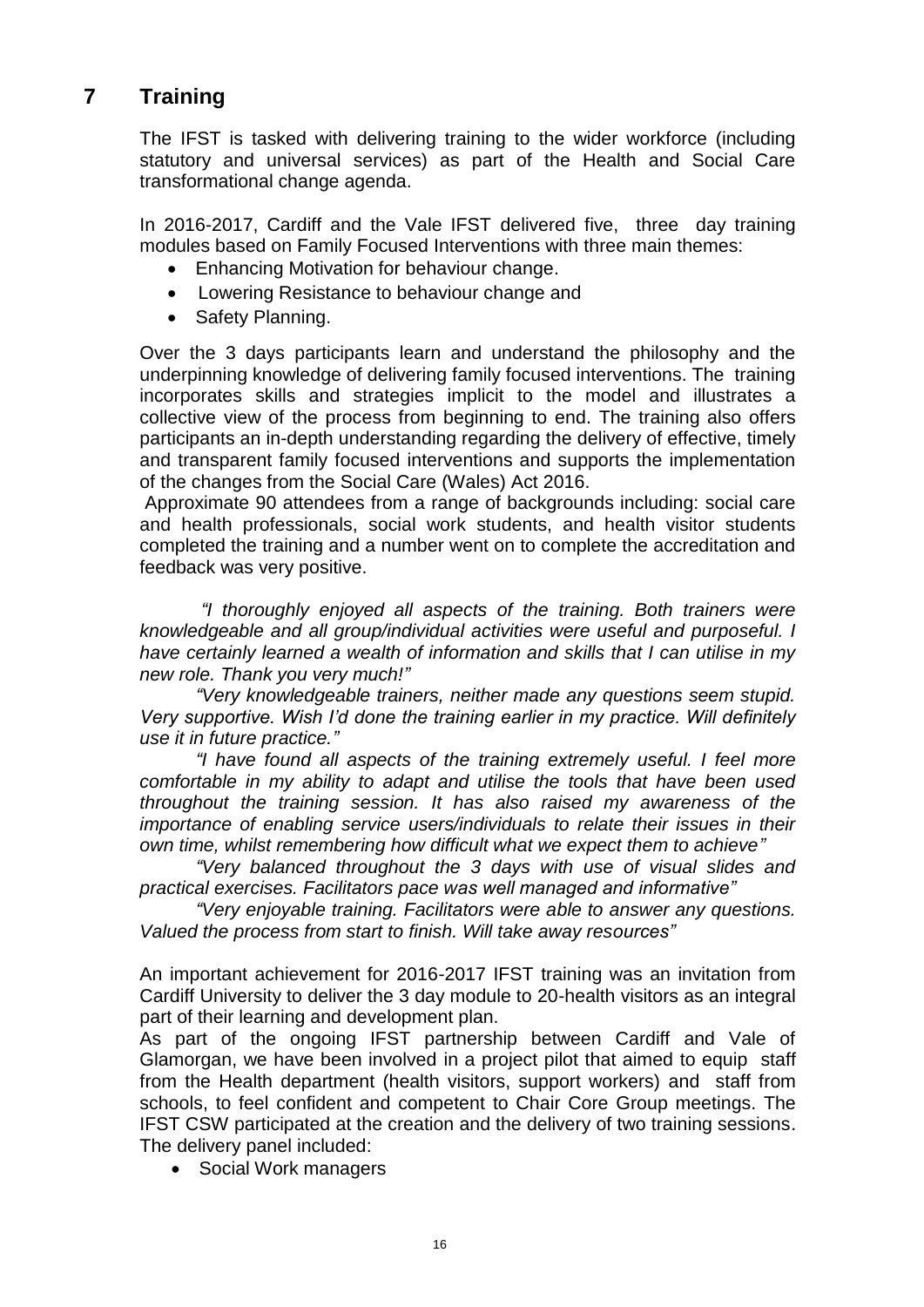- Cardiff and Vale University Health Board manager and
- IFST Consultant Social Worker who delivered a module on- Managing Conflict and Difficult Behaviour in Core Group meeting.

### 7.1 **IFST training development and new collaborations for 2017-2018**

As a result of students and lecturers from Cardiff University receiving positive feedback and reviews about the IFST training, we have been requested to deliver IFST training to social work students who are in the second year of the Master's program. The students will have completed two placements (one twenty day and one eighty day) and it has been agreed that the training be of assistance in helping them to contextualise the IFST teaching and give them a better understanding of the model implementation and benefits whilst enabling them to feel more equipped to work with families. It is planned that we deliver training to approx. 50 social work students in September 2017, by delivering three sessions of the IFST 3 days training. This is a massive achievement when it comes to Transformational Change in Health and Social Care, continuing the integration of evidenced based models into social work practice. There is also ongoing work regarding the delivering of IFST Safety Planning training to social work practitioners from the Vale of Glamorgan. If this is going to be agreed, we aim to deliver 2 sessions of the IFST Safety Planning training in October 2017.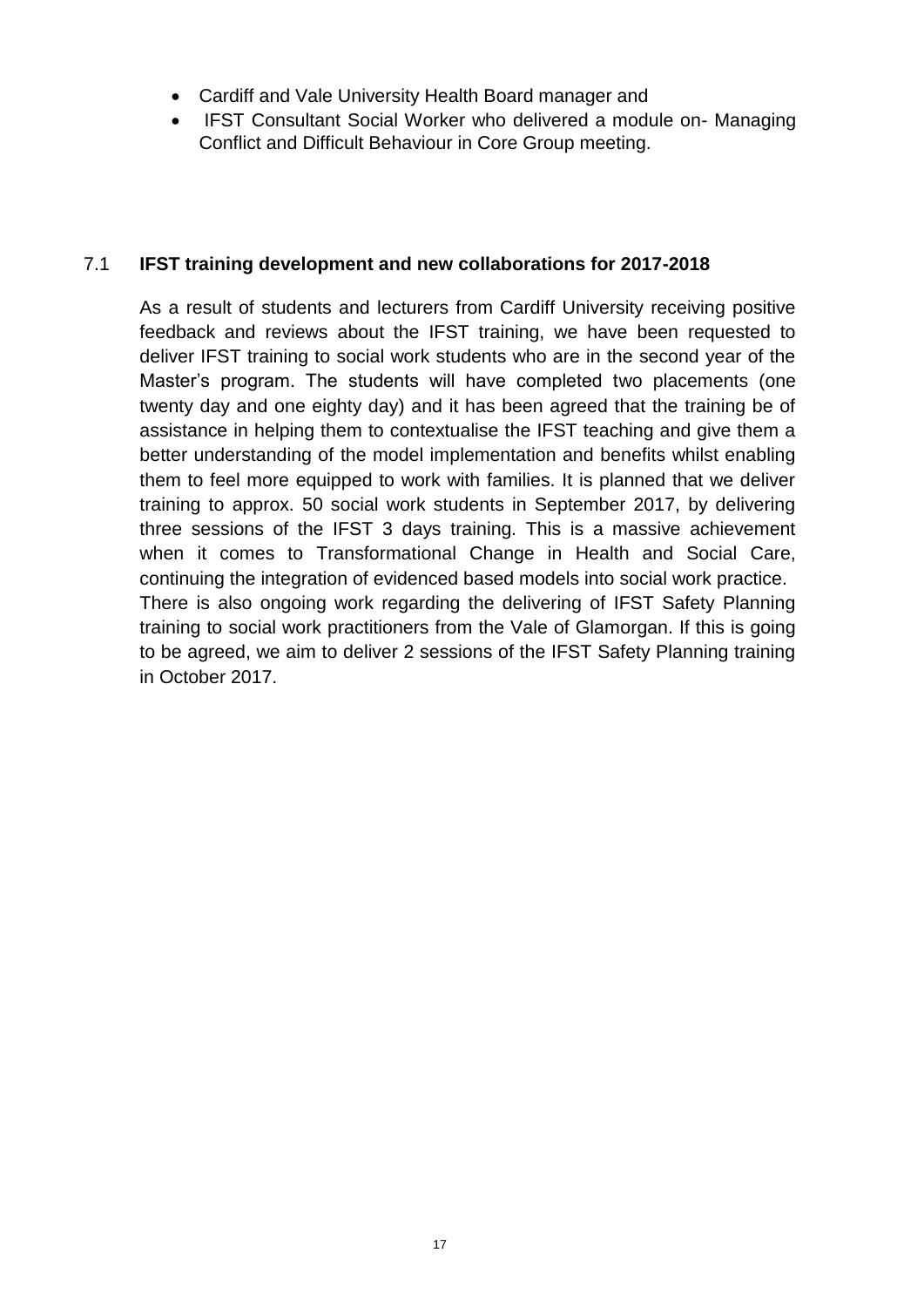## **8 IFST Budget and Finances**

### 8.1 **Changes to the IFST Grant**

From April 2015 the IFSS Grant was transferred to the Regional Support Grant ("RSG") with a 50/50 split between Cardiff and the Vale of Glamorgan. This has presented a significant challenge to delivery of the Service, as historically we have delivered on a 70/30 split in line with the demographics of each area. The reality is that, for the team to operate for a full year, the full amount of the RSG is required regardless of the ratio delivered.

### 8.2 **IFST Budget**

The IFST budget remains at £550,000 plus an additional £18,000 to cover provision for training. This sum is the allocated portion available to Cardiff and Vale of Glamorgan IFST to support the Central Training Unit originally based at Bridgend. The Central Training Unit ceased to be supported in Bridgend in 2014 and the funds are now currently available to be utilised by the training team in Cardiff.

The largest element of the budget (80%) is salaries and it is therefore important that each Local Authority ensures that there are processes in place to ensure that appropriate referrals are made to the service. There will undoubtedly be anomalies to the equal division of funding as each Local Authority will have a different level of requirement for this service.

### 8.3 **Cost Benefits**

The Welsh Government, through the Department of Education, has produced a tool which can measure the cost of an individual's or family's behaviour to the community. This application allows the input of behaviours pre and post interventions and works out cost savings based on the information provided. It is acknowledged that this is not an absolute science and that there could be savings made that we are not aware of, as well as savings shown that may have been made regardless of the intervention. However, the CBA tool is recognised by the Welsh Government and is therefore the tool of choice. It is very important for a service funded by the public purse to be able to demonstrate, wherever possible, that it is contributing to savings in both their own and other areas of the community.

Using this tool, the IFST has evidenced substantial savings each year since inception. However, due to the uncertainty of the outcomes, we decided not to publish the potential savings the service has made. It should, nevertheless, be mentioned that the families worked with are families with children that are either being considered for accommodation or registration.

The basic funding for this service over the past five years has been £2,750,000. We record the numbers of children we have worked with and during the past five years 182 (76 families) children were considered for accommodation and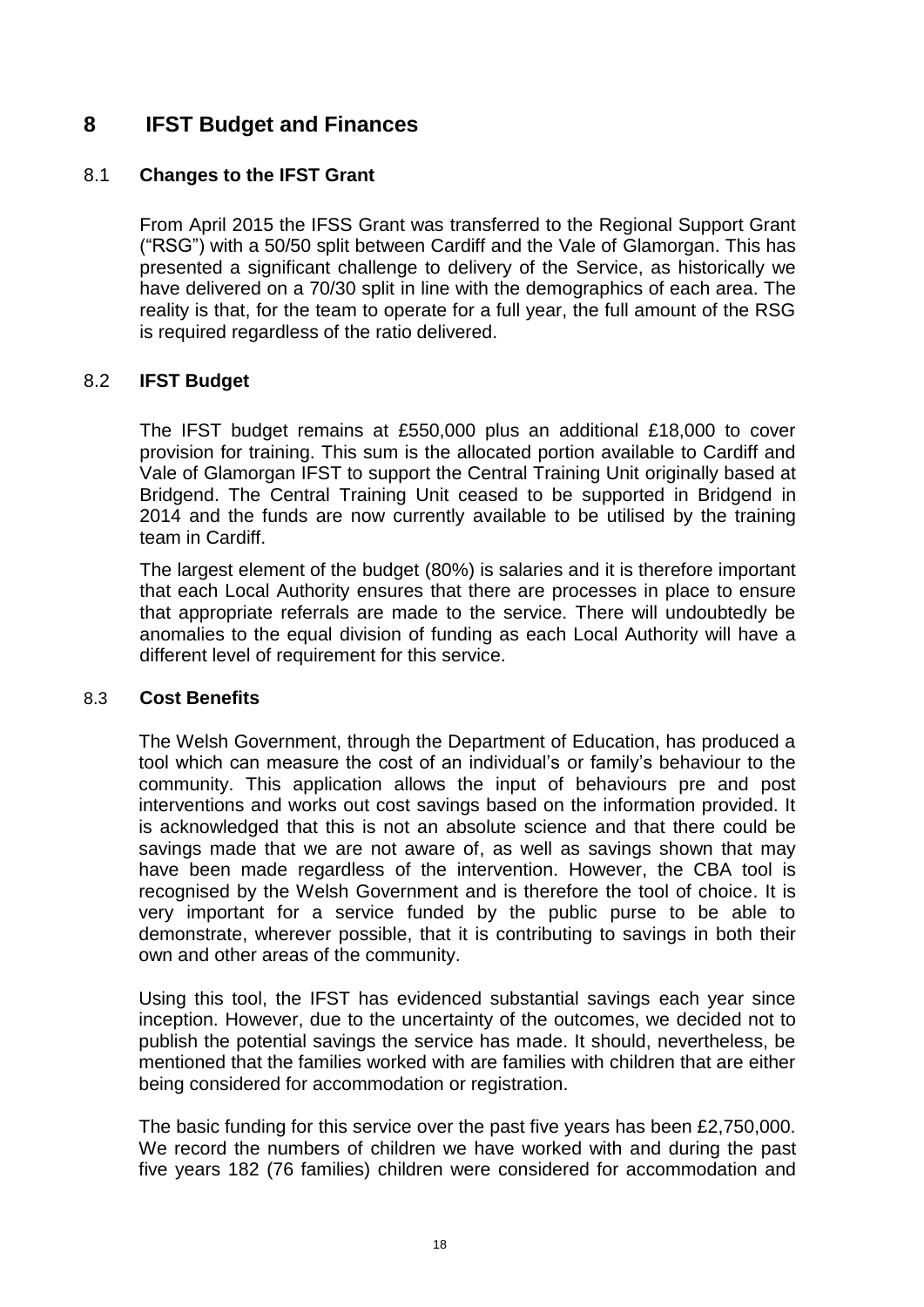82 (38 families) for registration. 157 families with 331 children were referred as CPR and Accommodation and 7 for 10 children returning home.

If we look at the costs that would have been incurred for one month (the average time of an intervention) for Local Authority accommodation or for registration, including legal costs, the savings would have been as follows:

| 192 Local Authority accommodations: | £21236 x 192 = £4,077,312   |
|-------------------------------------|-----------------------------|
| 413 Registrations:                  | £6567 x 413 = £2,712,171    |
| Total                               | $= \text{\pounds}6.789.483$ |

On top of these potential savings, we would also consider the reduction in Police and Ambulance call outs, truancies, lost days of work, social care time and, of course, the cost to the neighbourhood in ASBOs, nuisance calls, etc. and most importantly the benefits enjoyed by the children because they remain in the family home.

It is acknowledged that in many cases the children would, where possible, either remain in the family home or be accommodated with family, thus reducing the cost to the community. However, there is a picture here, which demonstrates the potential savings that a service such as this can make to the community as well as highlighting the number of children that could be at risk of leaving the family home.

There are also many children that would enter care without the opportunity of help from this service.

### 8.4 **2016 – 2017 Financial breakdown**

| Income:<br><b>RSG Payment</b> |   |             |   | £568,000.00 |
|-------------------------------|---|-------------|---|-------------|
| Expenditure:                  |   |             |   |             |
| <b>Salaries</b>               |   | £485,221.49 |   |             |
| Medical                       | £ | 502.10      |   |             |
| Insurances                    | £ | 1,145.41    |   |             |
| Training                      | £ | 120.00      |   |             |
| Sub Total                     |   |             |   | £486,989.00 |
| Premises                      | £ | 9,000.00    |   |             |
| Sub Total                     |   |             | £ | 9,000.00    |
| <b>Travel costs</b>           | £ | 8,814.86    |   |             |
| Sub Total                     |   |             | £ | 8,814.86    |
| <b>Books</b>                  | £ | 547.80      |   |             |
| Stationary / Printing         | £ | 1,345.42    |   |             |
| Office equipment / Furniture  | £ | 358.24      |   |             |
| Print costs                   | £ | 1,478.76    |   |             |
| Hospitality                   | £ | 249.85      |   |             |
| Conference expenses           | £ | 1,730.60    |   |             |
| Catering                      | £ | 341.00      |   |             |
| Telephones                    | £ | 5,511.86    |   |             |
| Postage                       | £ | 171.66      |   |             |
| Child in need                 | £ | 817.94      |   |             |
| Purchase IRO time             | £ | 50,643.01   |   |             |
| Sub Total                     |   |             |   | £ 63,196.14 |
| Total                         |   |             |   | £568,000.00 |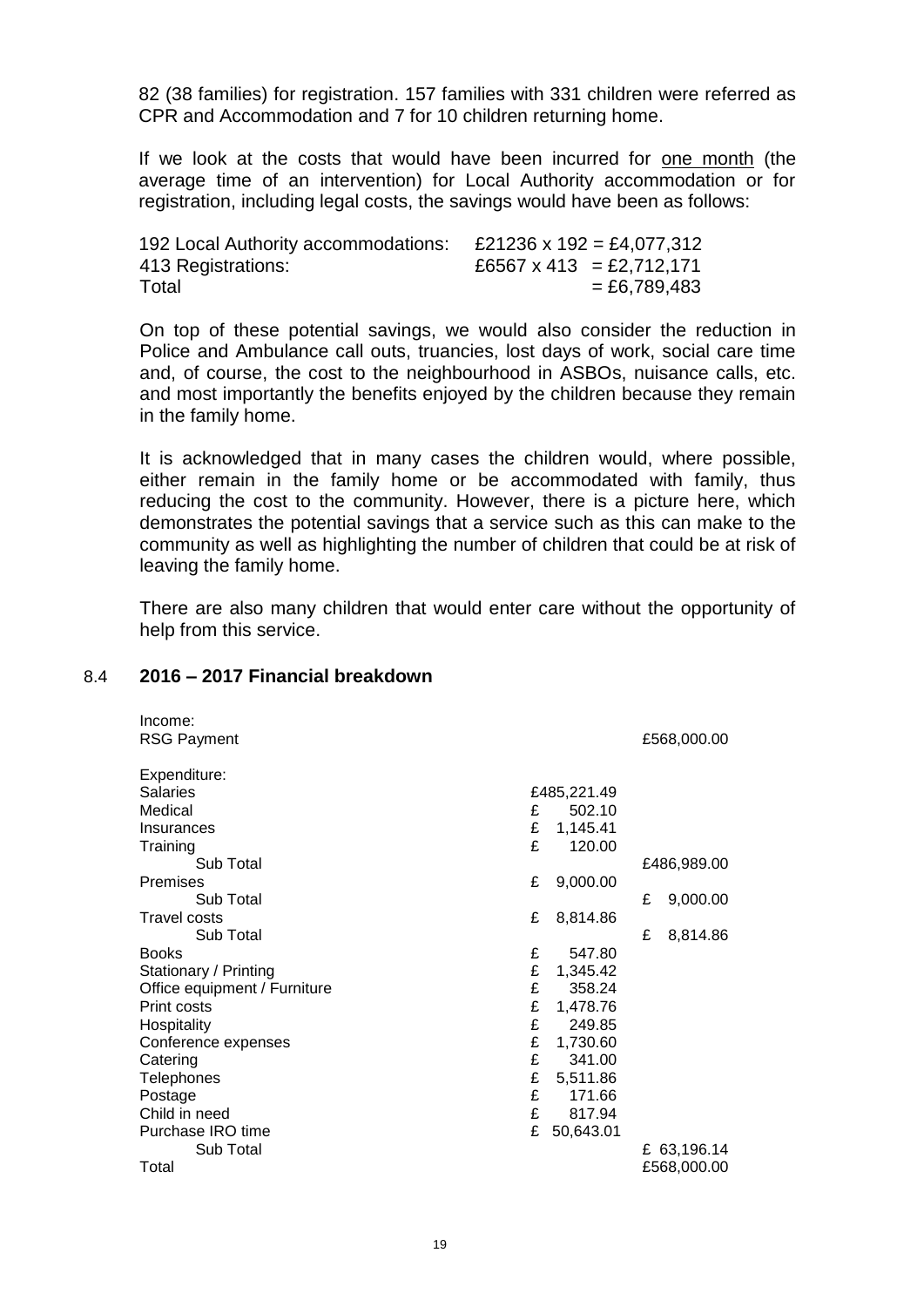## **9 Key Achievements – outcomes past 5 years**

- 9.1 IFST monitoring systems are underpinned by RBA methodology. A performance management framework has been developed that complies with the requirements set out in section 63 & 64 of the Children's and Families (Wales) Measure 2010. The framework identifies mechanisms for reporting on the performance of the IFST to the IFSS Board and the Welsh Government on a quarterly and annual basis, using an RBA report card approach that detail:
	- The level of service provided (**How much?**)
	- The quality of service provided (**How well?)**
	- The outcomes achieved for children and families (**What difference did it make?**)

A selection of the outcomes of the RBA report cards covering the last five years of the IFST can be found below.

### 9.2 **The level of service provided (How much?)**

How much refers to the amount of work we have done. We measure this by recording the number of referrals we have received and processed. Those families we can work with and those we can't because of no space or inappropriateness.

### **Referrals**

The initial service level agreement required the team to work with 100 families per year. However, given that an Intervention Specialist (IS) can work with 10 families per year and a Consultant Social Worker (CSW) will work with a minimum of 5 it was felt that a pro rata target of 70 families was again the most appropriate measure in each year of operation, as it takes into account the limited size of the service.

As not every referral will necessarily be appropriate or the IFST will not have capacity to offer a service, the team aimed to receive at least 84 referrals each the year (7 per month). Over 5 years this would equate to 440 referrals. By monitoring the number of referrals, the IFST can maintain momentum to ensure that as many families as possible can receive an intervention. A monthly update is provided to all staff to keep them informed of progress through the year.

| Referrals                    |         |      |               |
|------------------------------|---------|------|---------------|
|                              |         |      |               |
|                              | Cardiff | Vale | <b>Totals</b> |
| No Space                     | 91      | 42   | 133           |
| Inappropriate                | 105     | 41   | 146           |
| Allocated                    | 202     | 88   | 290           |
| Referred to other services   | 60      | 25   | 85            |
| Refused                      | 9       |      | 10            |
| Awaiting further information | 5       | 0    | 5             |
| <b>Total Received</b>        | 472     | 197  | 669           |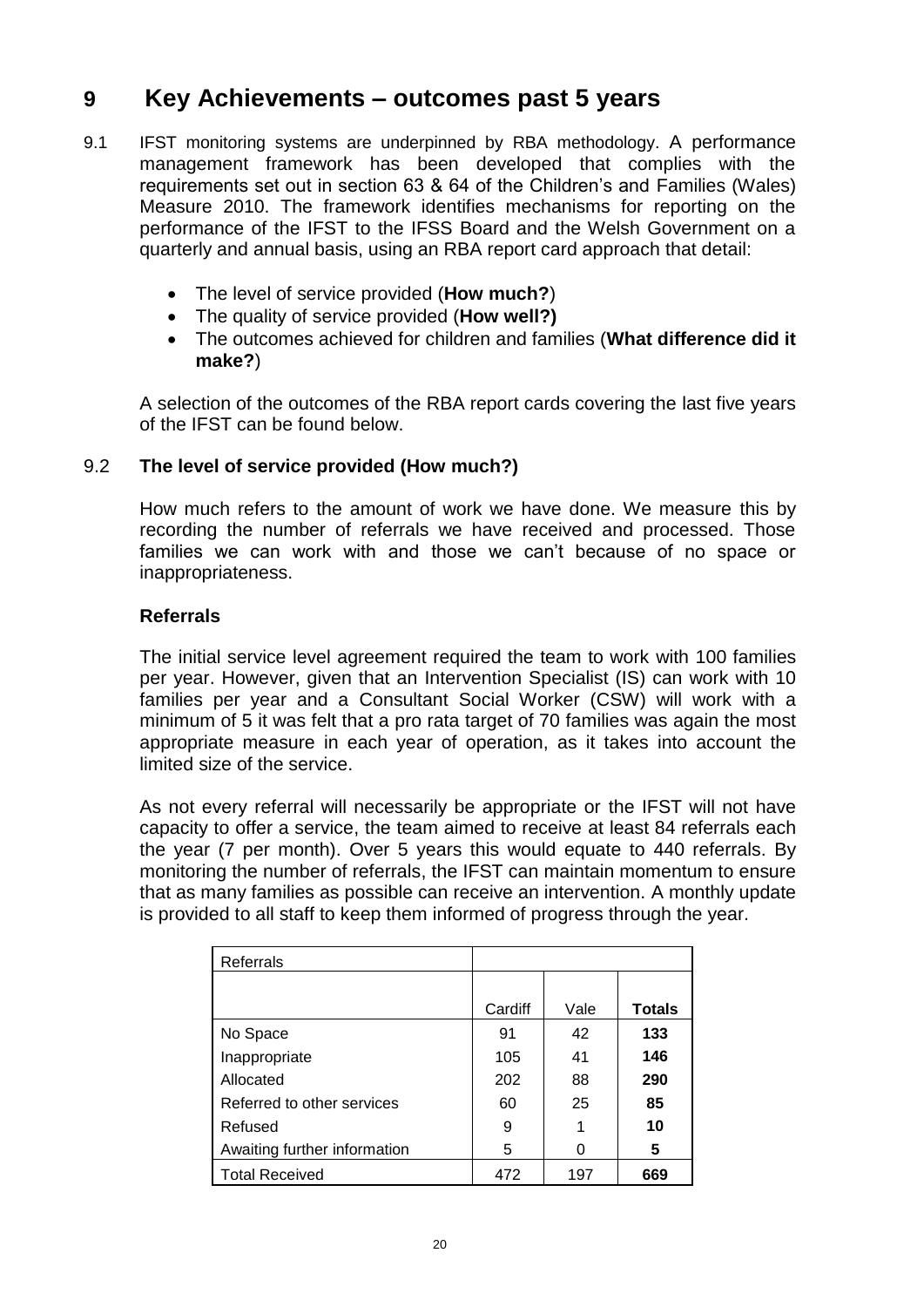Included in the detail is the number of 'no space' referrals and the number of inappropriate referrals. This provides information on staffing levels to ensure that appropriate families are monitored so that they receive an intervention as soon as possible and also monitor inappropriate referrals to ensure that teams are aware of the IFSS referral criteria. For further monitoring, the source of the referral is also noted, differentiating between the Vale of Glamorgan and Cardiff Councils.

A 'No space' referral is a referral that has been received and is deemed to be appropriate but, because all IS and CSW workers are working with families, it has to be closed. It is useful to maintain information on these families and then monitor them for appropriateness as soon as a space becomes available.

For further analysis, also provided are the number of children and the types of substances used. An indication of how well the service has done is collated using feedback from child care social workers and families worked with indicating whether they had received a positive experience.

Over the past five years we have received 669 referrals 65% more than we had planned for. 423 of these referrals were appropriate.

### **Families referred and worked with**

The following statistics break down information on the families that have been referred to the service:

### **SUBSTANCE USE OF FAMILIES REFERRED:**

Male 290 Female 536

### **AND**

### **SUBSTANCES USED:**

| Alcohol   | 355 | Cannabis       | 197. | Heroin   | 200  | Ketamine   |     |
|-----------|-----|----------------|------|----------|------|------------|-----|
| Methadone | 60  | Amphetamines   | 87   | MKat     |      | CRACK      | 21  |
| Cocaine   | 86  | Antidepressant |      | Polydrug | - 12 | Prescribed | -49 |

### **Breakdown of children by age group entitled as a Parental breakdown**

| Pre-birth     | 62  |
|---------------|-----|
| 0-3 years     | 306 |
| 3-6 years     | 286 |
| 7-10 years    | 299 |
| $11-14$ years | 237 |
| 14-16 years   | 161 |

| 1 parent Female  | 238 |
|------------------|-----|
| 1 parent Male    | 57  |
| 2 parent         | 311 |
| Mum and partner  | 56  |
| Mum and G/Parent |     |

### 9.3 **The quality of the service provided** (**How well?)**

How well covers the success of the interventions completed with the families we have worked with. This can include the success of families in their goals,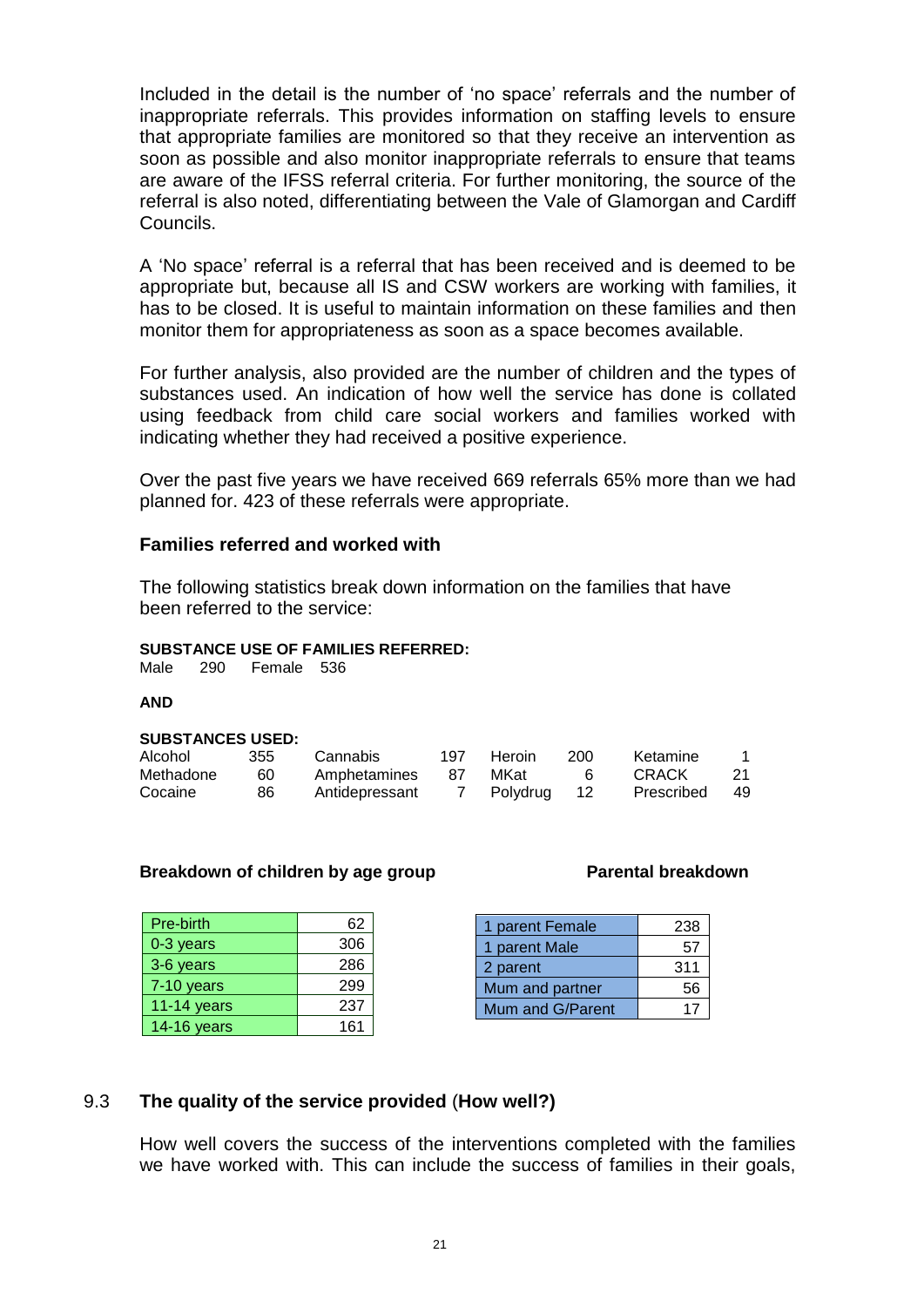measured up to 12 months after the intervention and also how they start to access other services and strive to make improvements to their lives.

### **Referring to other services**

A measure of how much better off the families are is shown by measuring the number of individuals accessing services as a result of the intervention. Many of the families referred to the IFST are families generally considered to be hard to engage. It is an expectation that at the end of the intensive phase of the IFST intervention, families will 'invite' other appropriate services to support them in their endeavours to meet their goals, thus sustaining the changes made to ensure the wellbeing of their family.

Since the IFST first started working with families, we can see the services that were accessed before the interventions (87) compared to those accessed after the interventions (422) – a healthy 485% increase.

The number of individuals accessing services before the intervention is 37 compared with the number post intervention of 115. This is an increase of 211%.

| <b>Services Accessed</b><br>prior to<br><b>Intervention</b>                                                     |    | <b>Services Accessed</b><br>as a result of<br><b>Intervention</b>                                           |     |
|-----------------------------------------------------------------------------------------------------------------|----|-------------------------------------------------------------------------------------------------------------|-----|
| The following services have<br>been regularly accessed by<br>individuals prior to receiving<br>an intervention: |    | The following services have<br>been regularly accessed by<br>individuals after receiving an<br>Intervention |     |
|                                                                                                                 |    |                                                                                                             |     |
| Health                                                                                                          | 39 | Health                                                                                                      | 139 |
| <b>Local Authority</b>                                                                                          | 8  | <b>Local Authority</b>                                                                                      | 33  |
| Counselling /                                                                                                   |    |                                                                                                             |     |
| Interventions                                                                                                   | 18 | Counselling / Interventions                                                                                 | 118 |
| Tenant Support /                                                                                                |    |                                                                                                             |     |
| Housing                                                                                                         | 6  | Tenant Support / Housing                                                                                    | 45  |
| <b>Debt Advice</b>                                                                                              | 0  | Debt Advice                                                                                                 | 5   |
| Employment                                                                                                      | 0  | Employment                                                                                                  | 7   |
| Legal / Crime                                                                                                   | 7  | Legal / Crime                                                                                               | 18  |
| <b>Education advice</b>                                                                                         | 4  | <b>Education advice</b>                                                                                     | 12  |
| <b>Young Carers</b>                                                                                             | 2  | <b>Young Carers</b>                                                                                         | 11  |
| Parenting                                                                                                       | 4  | Parenting                                                                                                   | 17  |
| Domestic Violence                                                                                               | 1  | <b>Domestic Violence</b>                                                                                    | 17  |

### **Goal Measurement**

The IFST works with families to create clear, measurable and attainable goals in line with the referring social worker's expectation for outcomes of the intervention to ensure the children's safety within the home. Families will generally work towards an average of two goals of which at least one will focus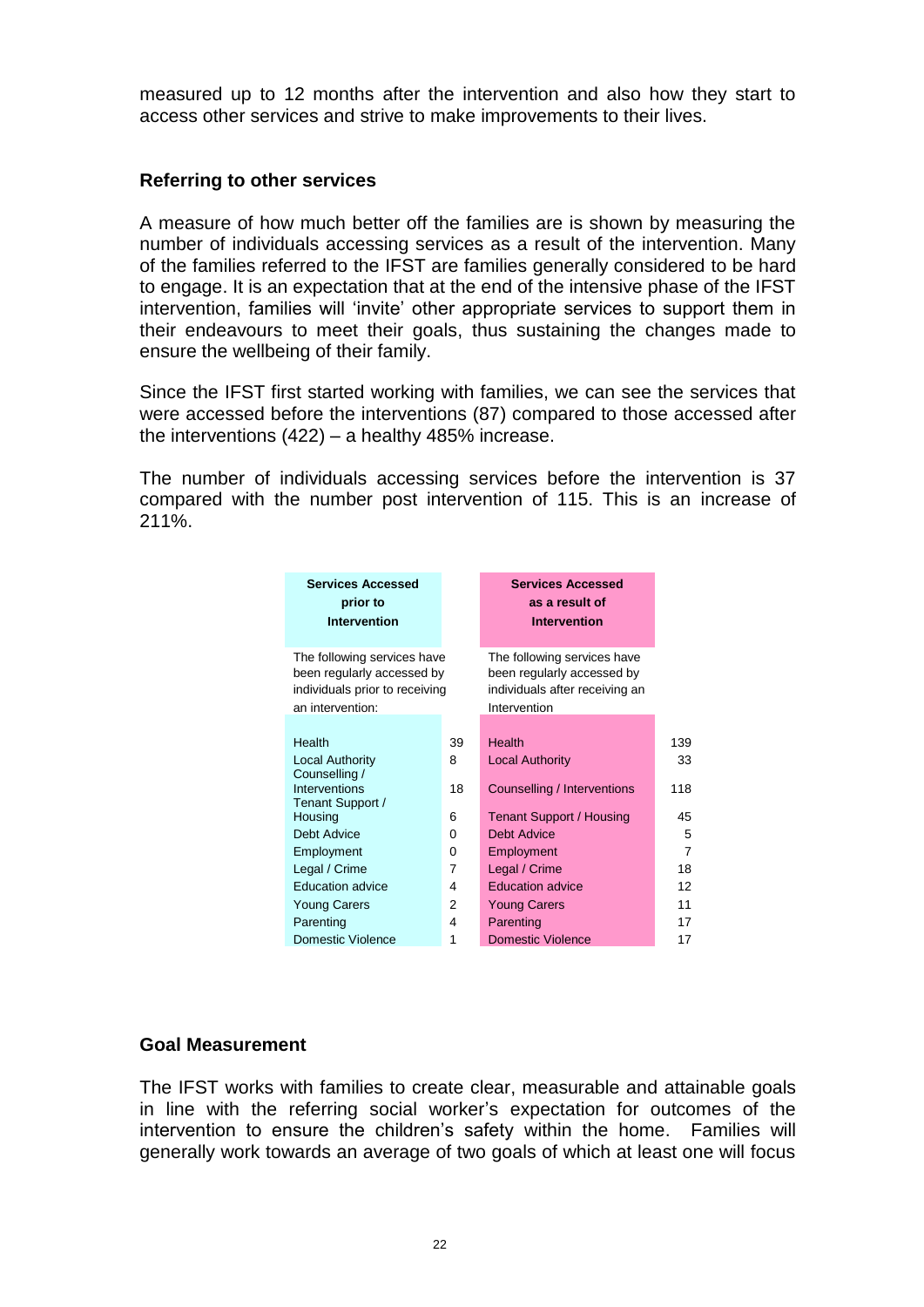on reducing or stopping problematic substance misuse. The aim is to achieve a success rate of 75% of goals achieving a score of '0' or higher.

An important measure of family success will be through goal measurement. The IFST has now had the opportunity to employ a number of Support Workers to assist families during phase 2 of the intervention. In this respect, it is expected that an improvement should be seen in the goal achievement shown in distance travelled - the average scores measured between setting the goals and the 12 month follow up over the past 5 years.

### **Goal Attainment**

| Goals                    | Cardiff | Vale | All  | Cardiff | Vale | <b>Substance</b> |
|--------------------------|---------|------|------|---------|------|------------------|
| No of goals maintained   | 1076    | 493  | 1569 | 424     | 229  | 653              |
| No of goals not achieved | 175     | 81   | 256  | 82      | 33   | 115              |
| Total No of goals        | 1251    | 574  | 1825 | 506     | 262  | 768              |
|                          |         |      |      |         |      |                  |
| Percentage               | 86%     | 86%  | 86%  | 84%     | 87%  | 85%              |

### **Goal Categories**

The goals families set are generally based on the particular behaviours the families have around the child protection concerns of Social Workers. At least one of these goals will be substance related or the behaviour which precipitates that substance use. For example, a goal around relationships and communication could be highlighted because of parental domestic abuse resulting in increased alcohol or drug use.

| %age   | <b>Category</b>                 |
|--------|---------------------------------|
|        |                                 |
| 25.70  | 1. Control alcohol/drug use     |
| 15.55  | 2. Adult Health / Educate / Emp |
| 6.26   | 3. Domestic Abuse               |
| 9.72   | 4. Home Routines                |
| 10.80  | 5. Parenting                    |
| 7.34   | 6. Relationships                |
| 5.62   | 7. Other                        |
| 19.01  | 8. Stop Alcohol / Drugs         |
| 100.00 | <b>TOTAL</b>                    |

### **Child and Family Outcomes**

Child and family outcomes are measured by the number of children on the Child Protection Register who are de-registered and families closed to Children's Services as a result of the intervention. The measurement of children accommodated does not represent a failure of the intervention. It is a statement that the IFST intervention has assisted the Social Worker's assessment by making a timely decision in the best interest of the child / children.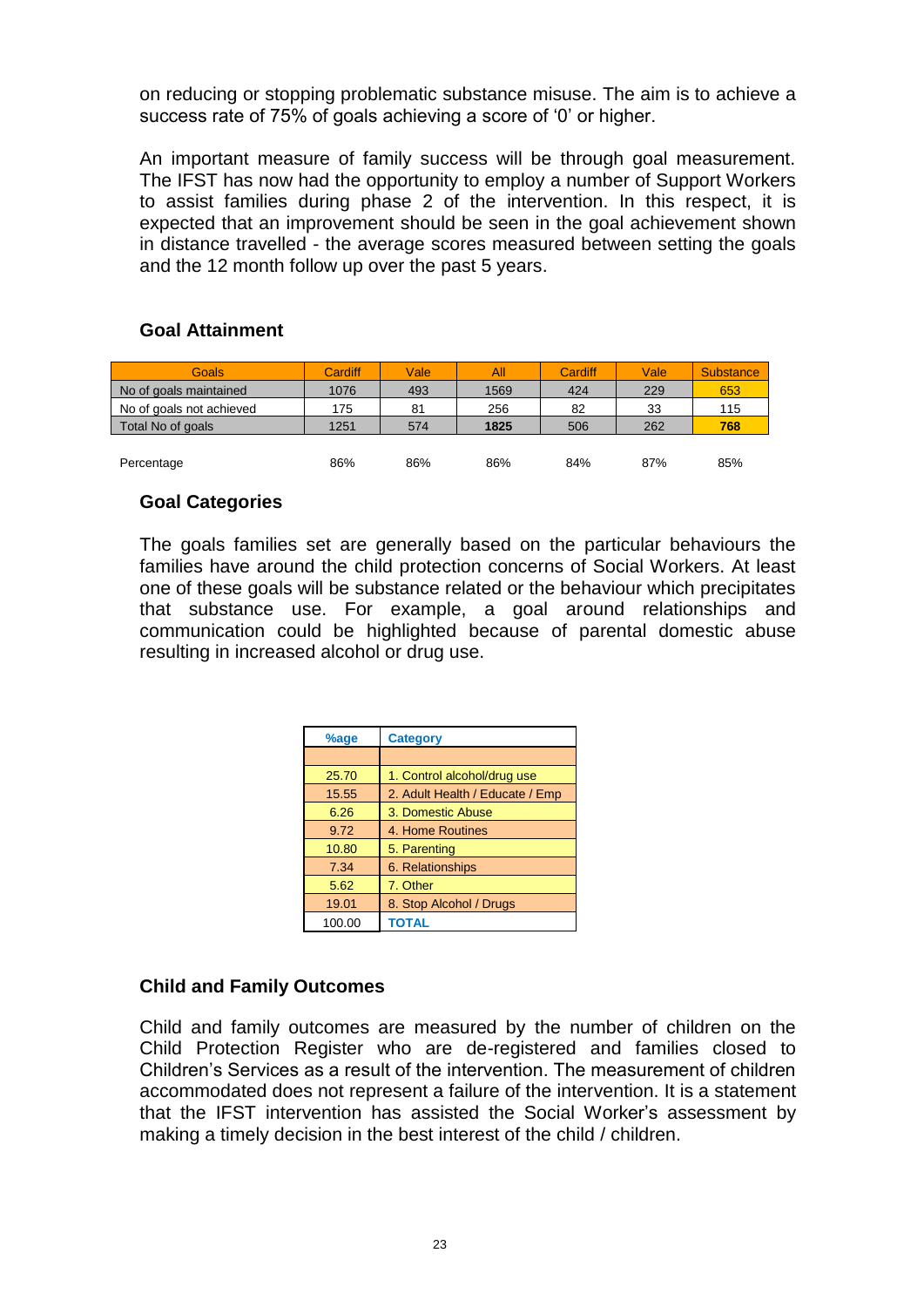### **Engagement of fathers and male carers**

Following research commissioned by Cardiff Social Services regarding engagement of fathers and male carers in the child protection system, the IFST created a new outcome to measure the effect that the intervention has on fathers and male carers and ensure that they are seen as equal in importance in the family as the mother where appropriate.

|                    | <b>Both</b><br>Parents | Non Res<br>Dads | Lone<br><b>Fathers</b> | Partners (Not<br>dads) |
|--------------------|------------------------|-----------------|------------------------|------------------------|
| <b>Numbers</b>     | 135                    | 26              | 27                     | 24                     |
| <b>Male User</b>   | 94                     | 6               | 21                     | 11                     |
| <b>Female User</b> | 104                    | 24              | 8                      | 20                     |

To appropriately capture this information we look at how many male members of families are engaged in the intervention.

We are also looking at numbers of male carers and their position in the family together with their access to other services before and after the intervention. Preliminary figures show that 11 Males accessed 19 services before an intervention compared with 36 Males accessing 87 services after.

We also compare male and female scores in goal attainment. We use the model to engage fathers and ensure that they take an active role in the intervention wherever possible.

| How well are we doing?<br>Comparison of male / female goal attainment |         |       |         |       |         |       |         |       |         |       |
|-----------------------------------------------------------------------|---------|-------|---------|-------|---------|-------|---------|-------|---------|-------|
| Goals measured                                                        | 2012    | %age  | 2013    | %age  | 2014    | %age  | 2015    | %age  | 2016    | %age  |
| Male Goals (All)                                                      | 13/18   | 72.22 | 54/72   | 75.00 | 88/96   | 91.67 | 92/96   | 95.83 | 101/125 | 80.80 |
| <b>Male Goals</b><br>(Sub)                                            | 3/8     | 37.5  | 36/45   | 80.00 | 43/48   | 89.58 | 48/54   | 88.89 | 62/75   | 82.67 |
|                                                                       |         |       |         |       |         |       |         |       |         |       |
| <b>Female Goals</b><br>(All)                                          | 122/144 | 84.72 | 165/190 | 86.84 | 235/267 | 88.01 | 237/273 | 86.81 | 238/289 | 82.35 |
| <b>Female Goals</b><br>(Sub)                                          | 62/75   | 82.67 | 91/106  | 85.84 | 93/106  | 87.74 | 94/109  | 86.24 | 86/106  | 81.13 |

### **Numbers of families where there is a male presence recorded (Cumulative figures)**

9.4 The outcomes achieved for children and families (**What difference did it make?**)

### **Happiness Scale**

In recognition that, for some families attaining and maintaining the goals set during the IFST intervention (although this evidences necessary behaviour change), is not always representative of greater family cohesion regarding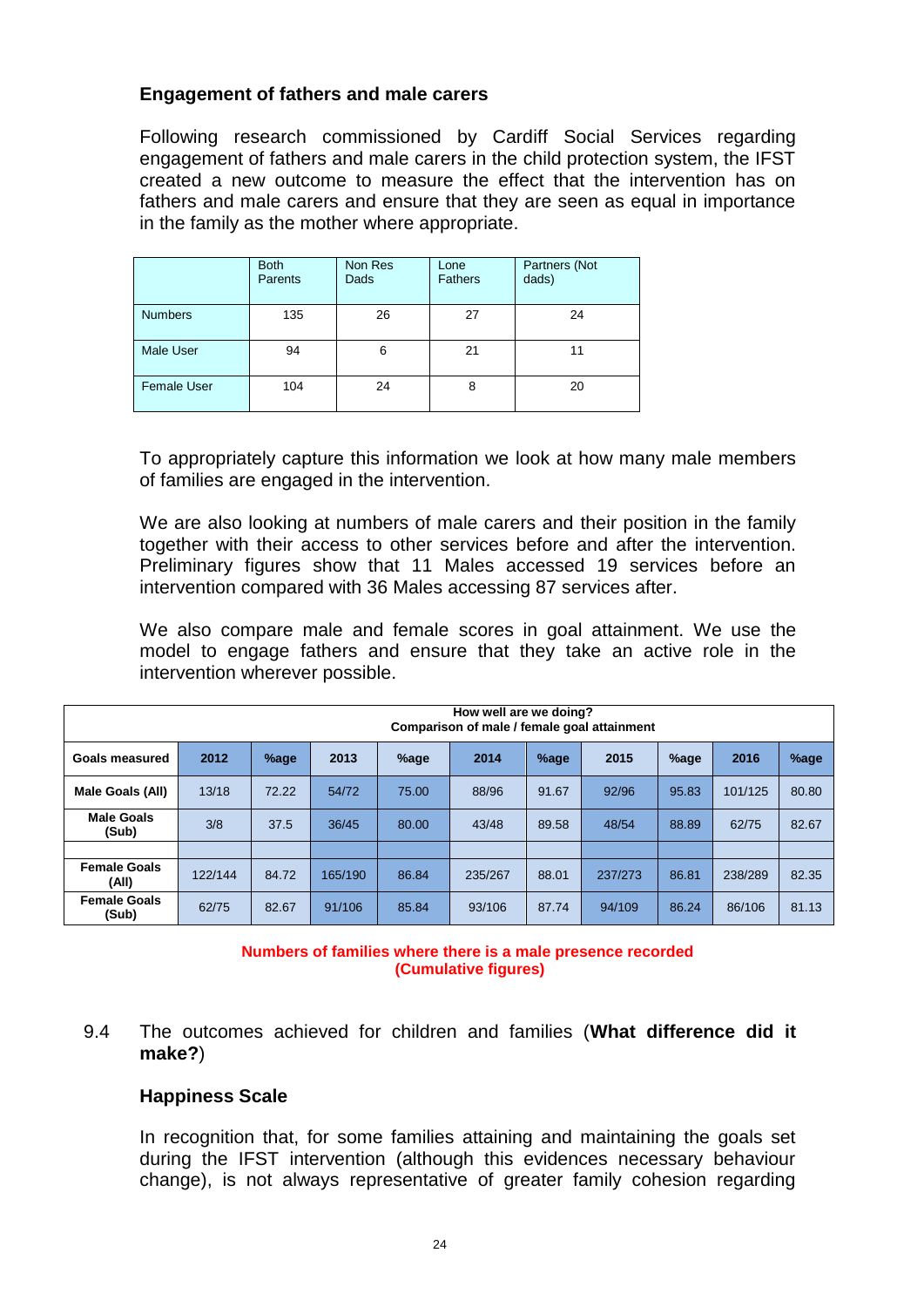'happiness', Cardiff and the Vale IFST has sourced a tool to 'drill deeper' into how families feel about themselves and the quality of their lives before and after the intervention. From written feedback families say that they feel happier, more hopeful and more positive about the future at the end of the intervention.

Having identified this as an important area to explore, the IFST adopted the Warwick and Edinburgh Universities Mental Wellbeing Scale as an appropriate tool that fulfilled the following criteria:

- quick and easy for both practitioners and individuals in families
- useful and has meaning for both adults and young people
- **• positively phrased**
- able to be used before and after an intervention
- a respected tool with a valid population sample
- meaningful and relevant
- it also needed to have a low impact

The Warwick-Edinburgh Mental Wellbeing Scale (WEMWBS) is based on scores to 14 questions given to a client asking them how they are feeling. This is ongoing research in which IFSS interventions are included. The scores (1 (Low - None of the time)  $-5$  (High  $-$  All of the time)) are totalled and plotted on a graph. The graph indicates the mean score at each follow-up point.

This was piloted in Cardiff and the Vale of Glamorgan Family Services and information to date suggests that this method of collecting data is necessary to establish family and individual wellbeing. It is relevant and useful in enabling us to ensure we are providing the right service at the right time to the appropriate families. The questionnaire is filled in by family members as close to the beginning of the intervention as possible, then at closure and again at the follow ups. All the scores go into a spreadsheet which measures their general happiness before and up to 12 months after the intervention.



**Happiness Scale (Warwick-Edinburgh Mental Well-being Scale)**

### **Mean Scores**

### **Family and Children's outcomes**

The best possible result for the service would be for all children to remain at home and for families to be to be closed to Children's Services. This is, unfortunately, a result that we are unlikely to see. Over the past five years, however, the service has seen some success with families in these areas and the numbers are shown below.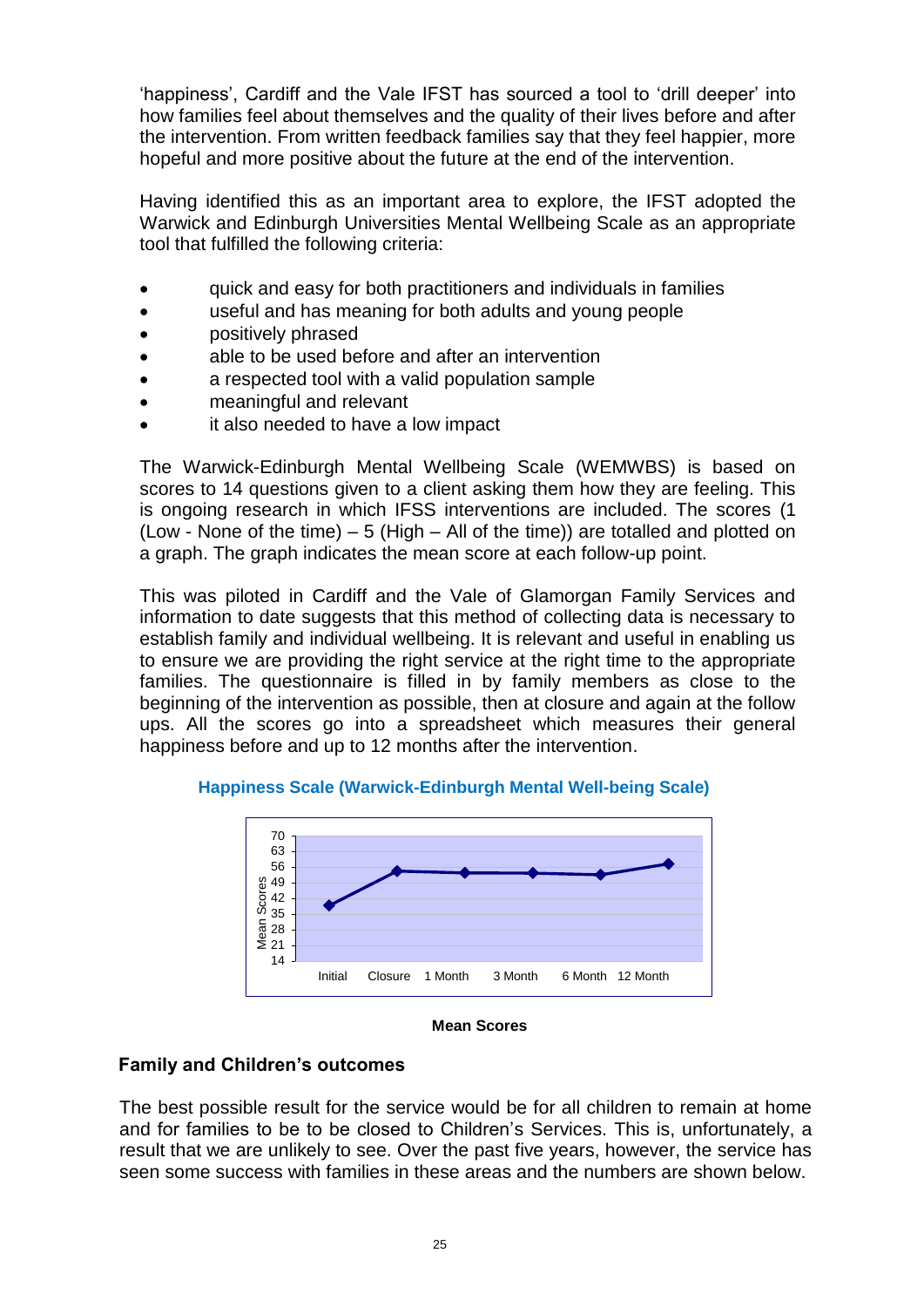VALE - All years

| No of Families                                     | 90 | No of<br>Children | 176 |     |
|----------------------------------------------------|----|-------------------|-----|-----|
| No of children de-registered                       |    |                   | 30  | 17% |
| no of families closed to Social<br><b>Services</b> |    |                   | 19  | 21% |
| No of children returned home                       |    |                   | 4   | 2%  |
| No of children accommodated                        |    |                   | 18  | 10% |
| No of children placed on CPR                       |    |                   |     | 3%  |
| No of children remaining at home                   |    |                   | 162 | 92% |

CARDIFF - All years

|                                          |                              | No of    |     |     |
|------------------------------------------|------------------------------|----------|-----|-----|
| No of Families                           | 207                          | Children | 448 |     |
|                                          | No of children de-registered |          | 77  | 17% |
| no of families closed to Social Services |                              |          |     | 19% |
| No of children returned home             |                              | 2        | 0%  |     |
| No of children accommodated              |                              | 26       | 6%  |     |
| No of children placed on CPR             |                              | 14       | 3%  |     |
| No of children remaining at home         |                              |          | 424 | 95% |

### **Distance Travelled**

Goals are clear, measurable and attainable and set by the families in line with Social Worker requirements to ensure the safety and wellbeing of the children. They are measured by statements that will establish how well they are doing, with -1 and -2 being not achieved and 0 being the level at which it is considered safe enough for the children to remain at home. +1 and +2 exceed expectations. A graph detailing the average scores of goals measured when they are set and then throughout the intervention to the 12 month follow up shows whether families are better off after the intervention.



### **Feedback**

Another method of measuring 'distance travelled' by families is the feedback received from referring social workers and the families at the end of the intensive phase. It is, however, a difficult method to measure with any meaning because it continues to be difficult to obtain Social Worker and family responses. All feedback received has been positive, although measurement is from eleven families and seven Social Workers.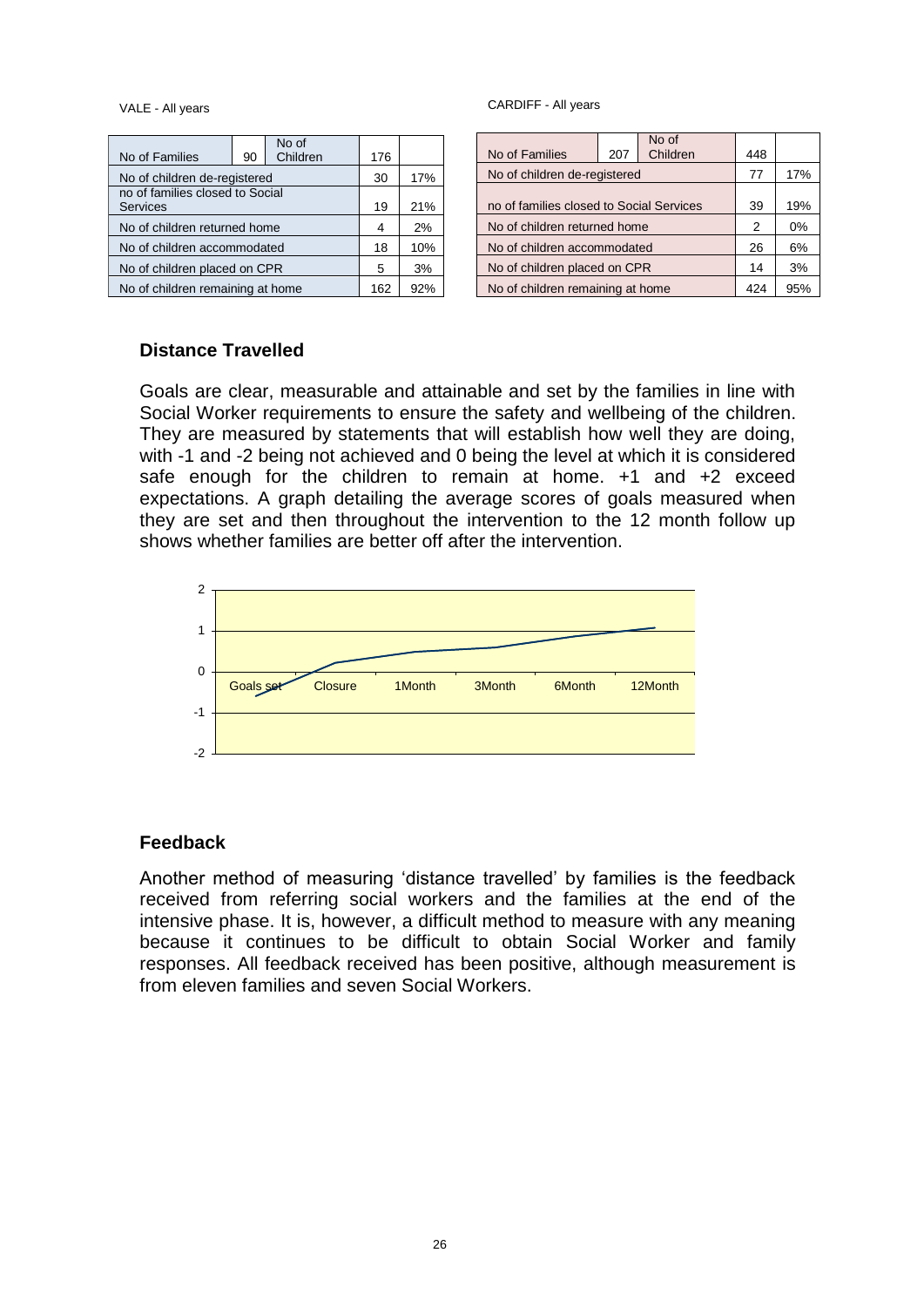### **This year 2016-2017**

The following section provides information specifically on the past year. The following shows the work the service has done during the year. The tables relate to the same RBA method of reporting:

How much?

| How much have done?                       | <b>Cardiff</b> | Vale | <b>Total</b> |
|-------------------------------------------|----------------|------|--------------|
| No of referrals received                  | 104            | 50   | 154          |
| No of families allocated                  | 57             | 31   | 88           |
| No of inappropriate referrals received    | 20             | 9    | 29           |
| No of families referred to other services | 14             | 4    | 18           |
| No of 'No Space' referrals received       | 9              | 4    | 13           |
| No of families refusing the service       | $\mathfrak{p}$ |      | 3            |
| No of closures                            | 67             | 36   | 103          |
| No of Follow ups                          | 81             | 51   | 132          |
| No of interventions closed early          | 25             | 9    | 34           |

How well?

| How well have we done it?                      | <b>Cardiff</b> | Vale    | <b>Total</b> |
|------------------------------------------------|----------------|---------|--------------|
| No of goals maintained (All goals)             | 204/249        | 145/171 | 349/420      |
| No of substance goals maintained               | 83/104         | 62/73   | 145/177      |
| No of females maintaining all goals            |                |         | 238/289      |
| No of females maintaining substance goals      |                |         | 86/106       |
| No of males maintaining all goals              |                |         | 101/125      |
| No of males maintaining substance goals        |                |         | 62/75        |
| Potential cost benefit calculated for the year | £4.56M         | £1.43M  | £7.37M       |

Is anyone better off?

(Numbers)

| How much better off are our families?<br><b>Numbers</b>                           | <b>Cardiff</b> | Vale | Total    |
|-----------------------------------------------------------------------------------|----------------|------|----------|
| Average scores at 12 months                                                       | 1.01           | 1.31 | 1.16     |
| Number of children de-registered                                                  | 4              | 5    | 9        |
| Number of children returned home                                                  | 0              | 0    | $\Omega$ |
| Number of children remaining at home                                              | 146            | 68   | 204      |
| Number of families closed to CS                                                   | 13             | 6    | 19       |
| Number of families accessing after an intervention<br>(Cumulative) (Net increase) |                |      | 115      |
| Number of services accessed after an intervention<br>(Cumulative) (Net increase)  |                |      | 422      |
| Average WEMWBS score at 12 month Follow up                                        |                |      | 56.9     |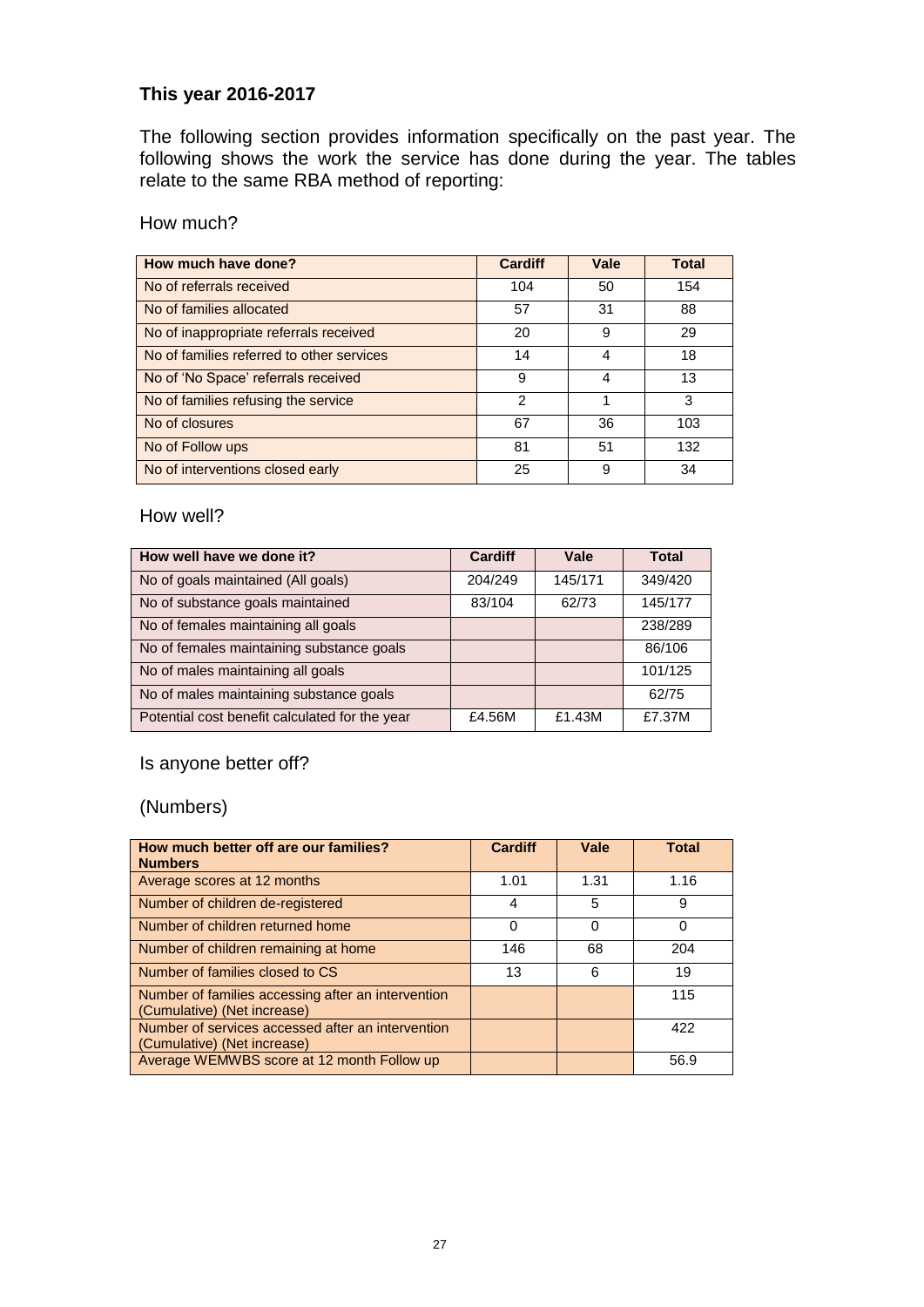### (Percentages)

| How much better off are our families? %age                                            | <b>Cardiff</b> | Vale  | <b>Total</b> |
|---------------------------------------------------------------------------------------|----------------|-------|--------------|
| Percentage increase at 12 months                                                      | 67%            | 77%   | 71%          |
| percentage of children de-registered                                                  | 3%             | 7%    | 4%           |
| Percentage of children returned home                                                  | 0%             | $0\%$ | 0%           |
| Percentage of children remaining at home                                              | 99%            | 100%  | 100%         |
| Percentage of families closed to CS                                                   | 19%            | 19%   | 18%          |
| Percentage of families accessing after an<br>intervention (Cumulative) (Net increase) |                |       | 211%         |
| Percentage of services accessed after an<br>intervention (Cumulative) (Net increase)  |                |       | 385%         |
| Percentage increase in average WEMWBS score<br>from Closure to 12 Month Follow up     |                |       | 36%          |

### Cost benefits breakdown

| Summary<br><b>All Families</b> | Cardiff  | Vale     | Total<br>at Closure | Total<br>annualised |
|--------------------------------|----------|----------|---------------------|---------------------|
| Police                         | £36,077  | £1,575   | £37,702             | £452,422            |
| Education                      | £3,720   |          | £3,720              | £44,640             |
| <b>Housing</b>                 | £2,522   | £16,830  | £19,352             | £232,224            |
| <b>Health</b>                  | £1,045   | £313     | £1,642              | £19,701             |
| Drug & Alcohol                 | $-£165$  |          | $-£165$             | $-E1,980$           |
| <b>Social Care</b>             | £340,604 | £96,861  | £552,174            | £6,626,088          |
| Parenting                      |          |          |                     |                     |
| <b>Services</b>                | £0       | £0       | £0                  | £0                  |
| <b>Totals</b>                  | £380,095 | £119,287 | £614,425            | £7,373,094          |

It has been another good year for the IFST showing that targets would have been met if staffing levels had been maintained. Despite this setback, the IFST has made a positive contribution to the wellbeing of children with parental substance misuse and saving the community at large significant sums by reducing the number of police and ambulance call outs and keeping children out or reducing the amount of time they stay in the care system.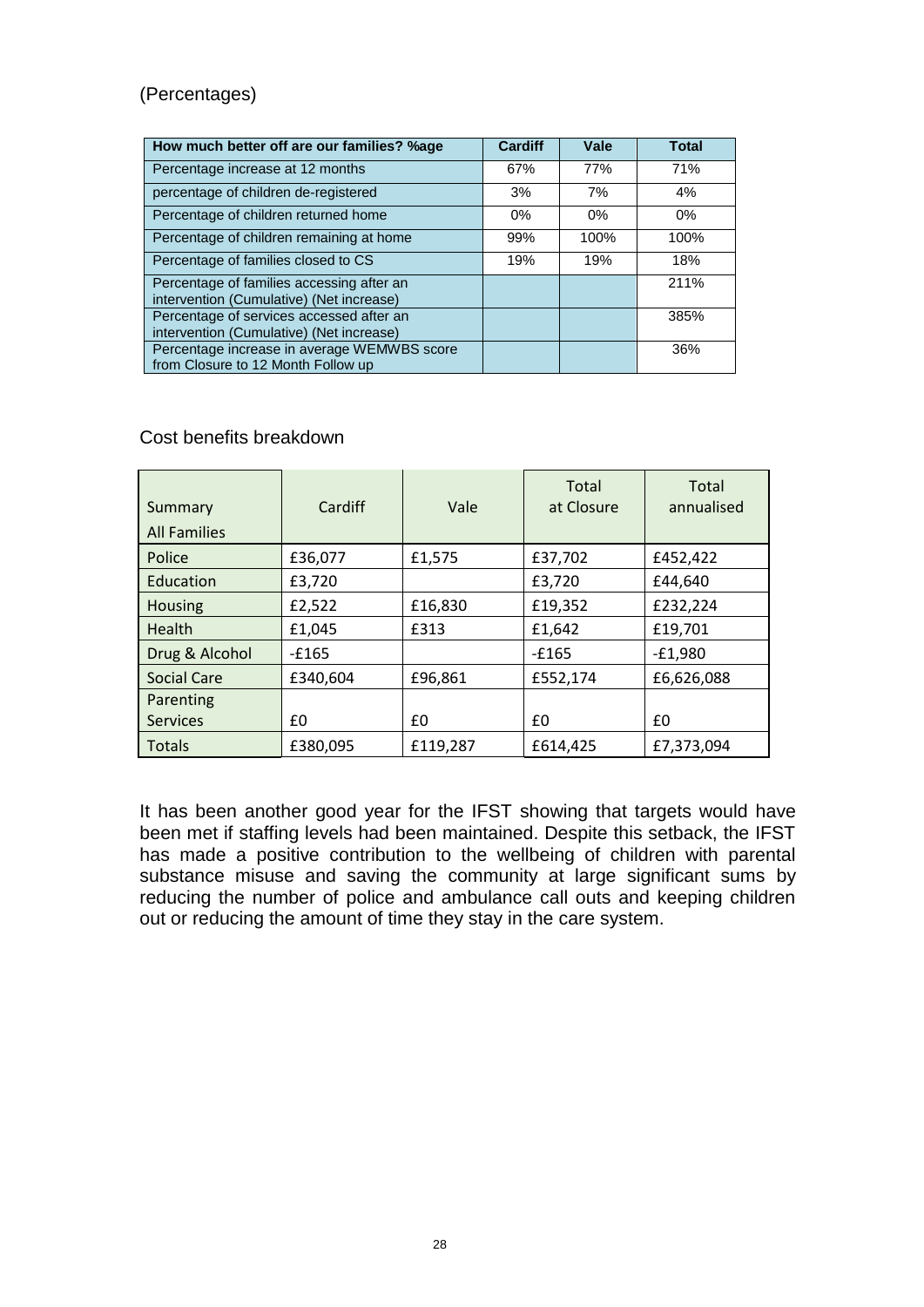## **10 Partnership Working**

- 10.1 Creation of pathways to other services is ongoing and meetings with managers of services continue to ensure that the interface between services is seamless and benefits families worked with. Work is ongoing with Families First commissioned services to ensure clear referral routes for families in phase 2 of the IFST intervention. The IFST is instrumental in delivering training to providers in order to ensure a shared set of principles and values underpin all work with families. This has created a firm foundation for these services to build their model on.
- 10.2 The Service Manager for the IFST is instrumental in working with partner agencies to develop a Workforce Development plan in line with the Welsh Government transformational change agenda. These services include Families First, Team around the Family, Sure Start and Barnardo's and ensures families across Cardiff and the Vale of Glamorgan receive a consistent approach in service delivery.
- 10.3 With the expansion of Flying Start and the implementation of Families First and IFSS it is necessary to ensure that there exists a robust mechanism for promoting joint-working between these key initiatives and other providers of support to families across both counties. The IFST Service Manager is a member of the Early Intervention and Prevention Steering Group in both Cardiff and the Vale of Glamorgan with the purpose of addressing matters that relate specifically to the interface issues that are likely to arise, closing gaps and reducing duplication. These groups will support the 'Think Family' agenda to ensure that families receive seamless support that meet their needs.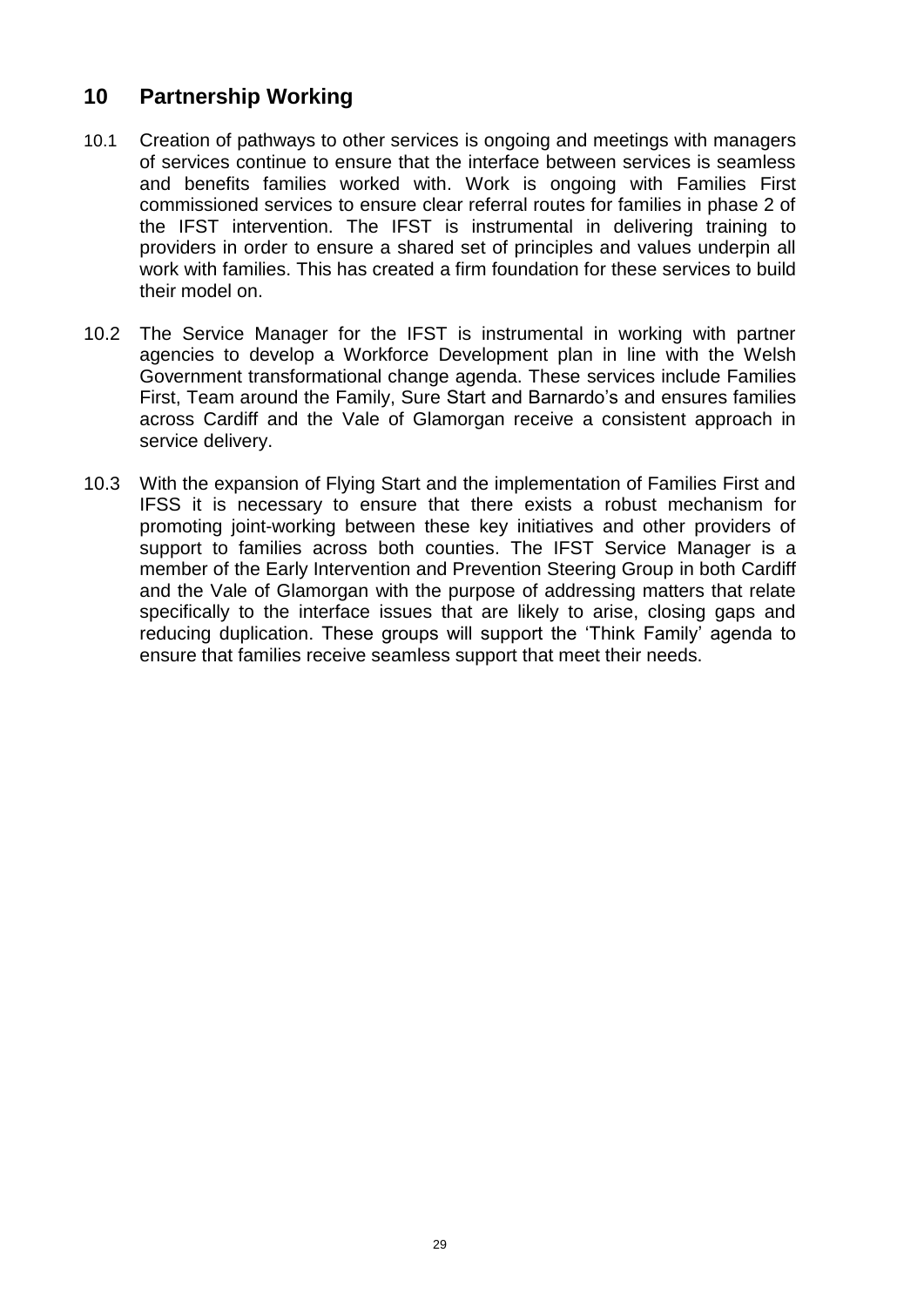## **11 Challenges and Issues**

- 11.1 The main challenge in 2015/16 was the transference of the Grant to the RSG across two local authorities. There was concern that the fidelity of the model could be undermined due to a lack of clarity about what LA's will be held to account to deliver. This was previously set out in the grant terms and conditions. Some Boards were still to make fundamental decisions about structures of IFST for 2015/16 and the management group noticed that the original intent of IFST was becoming increasingly diluted because of the levels of uncertainty and lack of strategic direction. The transfer has, to date, been without the anticipated concerns.
- 10.2 With the recruitment of an IRO it was essential to ensure that the service was embedded in the IFSS methodology. All the IRO's in Cardiff have been trained to ensure this was made a priority. Training of the whole IRO team is ongoing and a dedicated IRO is in place.
- 11.3 Concerns were expressed regarding the continuation of the IFST services across Wales. Welsh Government Minister, Mark Drakeford, has affirmed his commitment to this way of working with families (and not only those where there are substance misuse issues). The IFSS, in leading the way on transformational change, continues to be high on his agenda by sharing and disseminating the IFSS practice to influence how services engage with families.
- 11.4 With the unprecedented challenges continuing to face local authorities regarding budget cuts, pressure on the IFST is likely to increase without funding for extra resources becoming available. As with all challenges there are opportunities. The service is now picking up new referrals in week three of the intensive phase of the intervention, when the family will be practicing and implementing new ways of working. The team will ensure they are building robust relationships with partner agencies (statutory and voluntary/third sector) to support the family post intensive phase.
- 11.5 At a local level, challenges have centred on maximising the potential for consistency of practice when working across two local authority areas that have different systems and processes that are well established and work effectively. In addition, the intention to afford IFST staff the flexibility for mobile working in order to improve efficiency and effectiveness is still proving challenging due to variance in development of IT systems.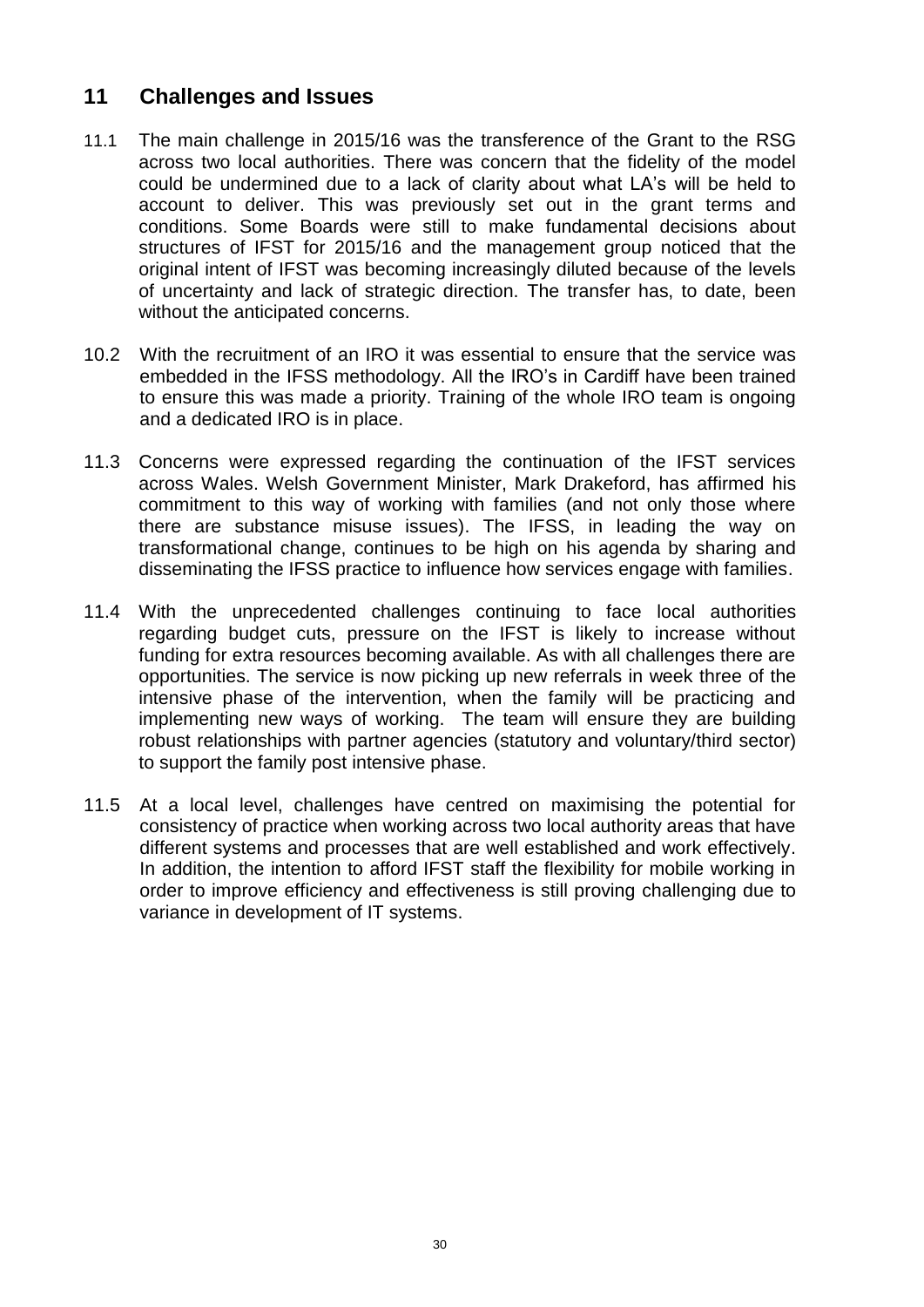## **12 Priorities for the next 12 months**

- 12.1 The main priority for the next 12 months will be to continue to ensure there is little disruption to delivery of service in a culture of change and uncertainty. We know the model works and has positive outcomes for families and referrers, so we will continue to build and consolidate on the strong progress made over four years since the IFST inception. Work will focus on a number of areas including increasing the number of referrals worked with by IS's, picking up in week three and if necessary visiting the family (with consent) prior to the consultation with the social worker. This has been difficult to implement but is ongoing.
- 12.2 Priority will also continue to be given to train the wider workforce in the IFST model of intervention using Motivational Interviewing, Solution Focussed and other cognitive behavioural techniques. Furthermore priority will be given to improve inter-agency and partnership working, to provide a truly integrated service across Social Care and Health, Adult and Children's Services and third sector agencies. With the referral threshold into Children's Services increasing we will continue to train and work with third sector organisations, including housing associations and their housing support teams, to increase confidence and competence in working with families in an early intervention and prevention model.
- 12.3 The IFST will continue to embed the system for the formal review of IFST cases where Independent Reviewing Officers become more confident and competent in their role, chairing these reviews and to improve partnership working to allow the IFST to be recognised as a valuable resource to professionals with whom the team works directly and indirectly.
- 12.4 The commitment to further strengthen partnership working across Families First, Flying Start and Communities First will continue. The Service Manager continues to be an active member to partnership forums including:
	- Early Intervention and Prevention Group
	- Workforce Development Group
	- Cardiff and Vale Substance Misuse Area Planning Board.
- 13.5 To continue the working relationship with both Cardiff & Vale Training Department to ensure IFSS training is embedded in the training calendar and work together to align the training to the new CPEL framework if possible.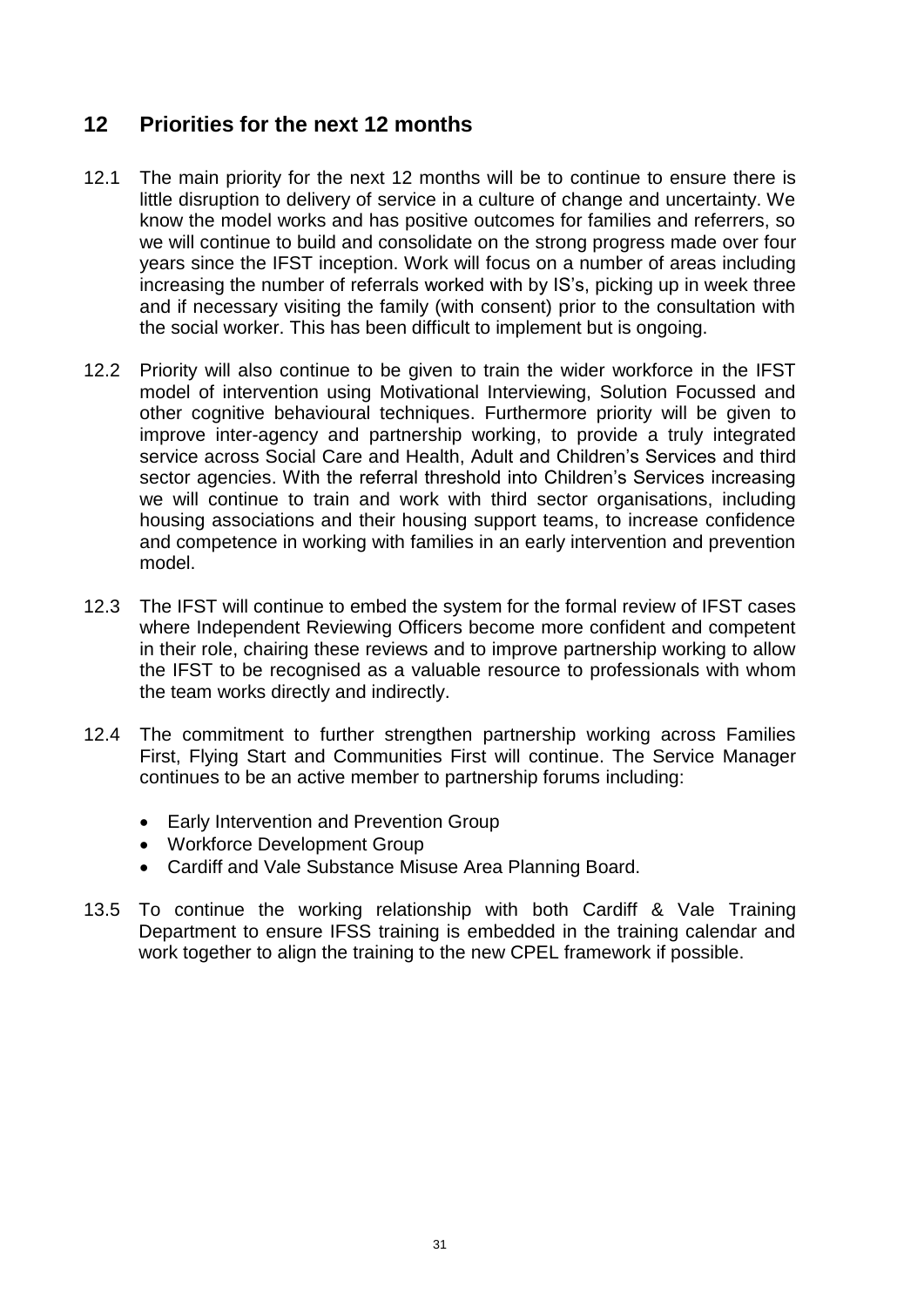## **13 Conclusion**

Challenges remain in maintaining full staffing levels. The resultant gap between leaving and a new trained member of staff has a considerable effect on success in meeting targets. Budget pressures placed on both Cardiff and the Vale of Glamorgan Councils have also proved difficult for the service and the team has worked tirelessly in its endeavours to deliver an excellent service to benefit families in Cardiff and the Vale of Glamorgan.

The fidelity of the IFSS model is paramount and to ensure that this remains so has resulted in staff becoming increasingly innovative in the delivery of the interventions. The outcomes presented in this report show the valuable work the service does and the positive results that have proved so welcome to the families in crisis. We will continue to build on the positive work with families, referrers and other professionals to ensure the IFST continues to be a valuable resource, ensuring the continued best outcomes for families and children across Cardiff and the Vale of Glamorgan.

Working with partner agencies in an early intervention and prevention model has proved very exciting and early results show that there is a reduction in the demand on Statutory Services by working in partnership with families to ensure the safety and wellbeing of their children. This, in a small way, will inevitably help reduce demand on an already over expended treasury.

Over the past 5 years, the IFST has been instrumental in setting up additional services that are continuing to help many of the families that have been worked with. This important work will continue over the coming years with new services being created where there is a need to ensure that at all times we can give the best possible service to our families.

### 13.1 **Statutory Framework.**

A number of evaluations of IFSS have been undertaken. Positive feedback to the Welsh Government in the final year 3 IFSS report published in 2014 resulted in continuation and strengthening of IFSTs in *Part 9 Social Services and Wellbeing Act (Wales) 2014 and* detailed guidance in the *Explanatory Memorandum to the Partnership Arrangement (Wales) Regulations 2015*.

The report highlighted that most families felt their IFST intervention was successful and that the problems they had experienced such as substance misuse, domestic abuse, mental health problems, problems with parenting, housing, gaining employment, etc. had been either fully or partly resolved following their engagement with IFST. Similarly, most families described IFSS as a considerable improvement on the support they had previously received.

Parents felt more confident in managing their problems and challenges in the future and felt motivated to do this and this shows the effectiveness and value of the service. This also shows significantly improved family resilience.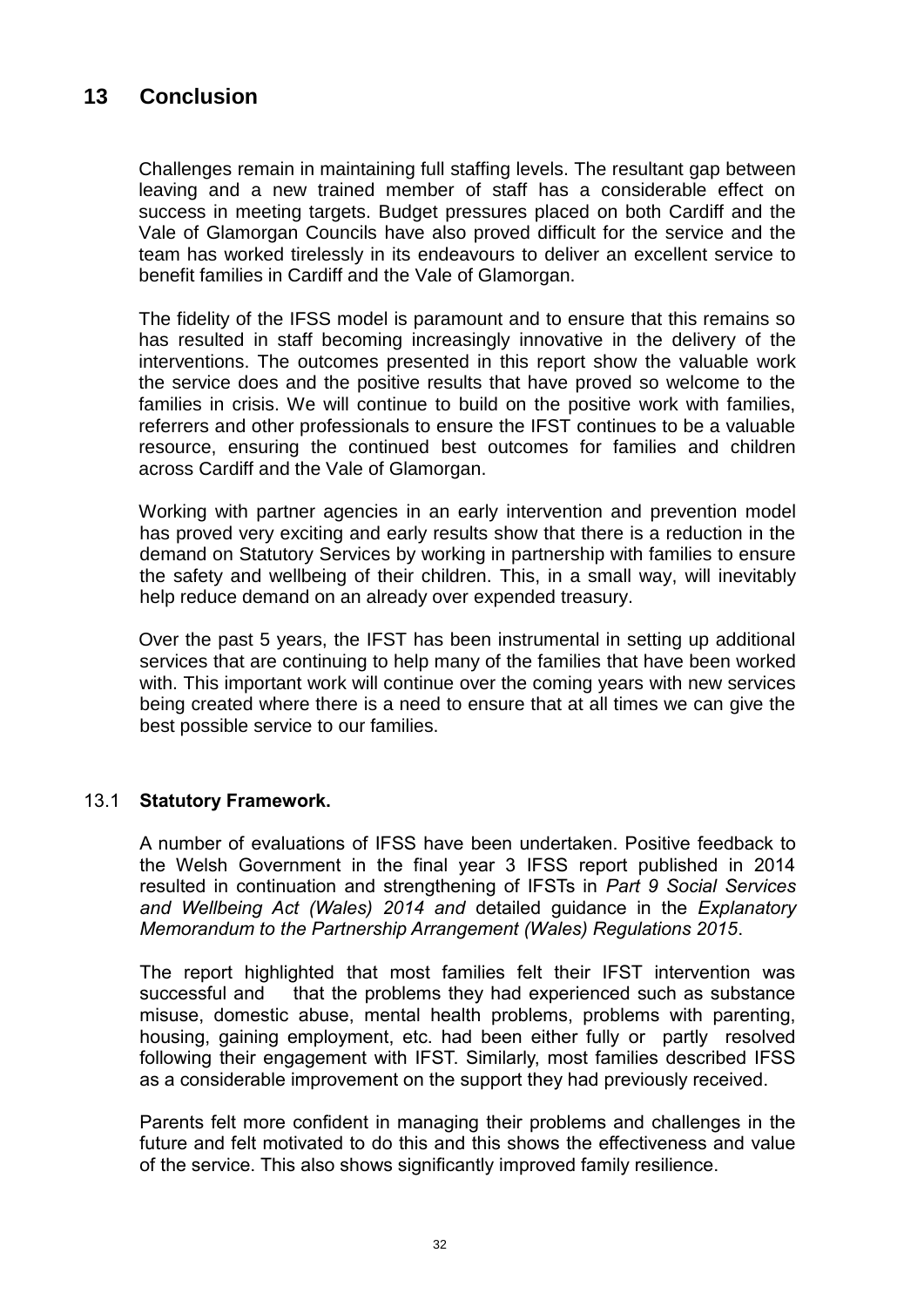The IFSS model has a solid foundation and evidence base .The Motivational Interviewing model has been subject to a growing number of (150) of systematic reviews and an increasing number of statistical meta-analysis.

### 13.2 **The requirements of the** *SS&WB (Wales) Act 2015*

The Welsh Government requires the IFSS to deliver holistic family focused services to enable parents to achieve the necessary behaviour changes that will improve their capacity and capability as parents.

They consider that IFSS is a key component in the process of assessment, care planning, placement, and review arrangements for children and additionally IFSS is an integral part of the assessment care management and review arrangement in health and social care for parents who misuse substances.

IFSS should embed the values of engagement and collaboration, which builds on the families and individuals strengths. The voices of the children and parents must be heard and focused on the outcomes they want to achieve.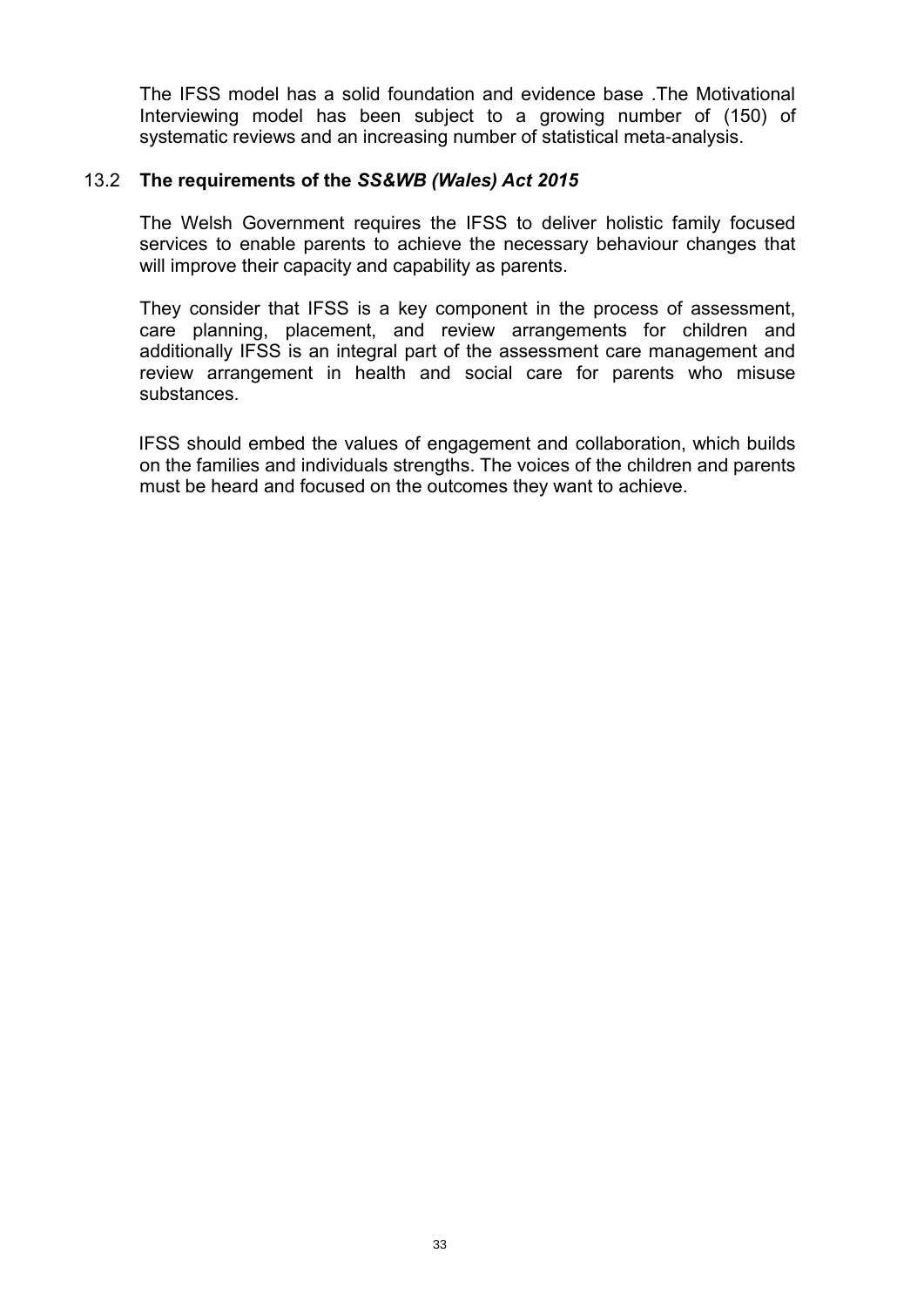### **Appendix 1**

*The following is a report on a research project based on school attendance of children of families worked with during the year 2015. The intention was to find out whether the IFST intervention would have any beneficial effect on school attendance regardless of whether there was any specific work done with the families to improve this. The report was written by Paul Clayton, Educational Psychologist.*

## **IFST children and young people**

Educational Profile

Number

- In the time period there were 144 children and young people from Cardiff and the Vale of Glamorgan
- Of those 29 were below statutory school age at the time
- Of the remaining 115, for 12 children and young people the data was not available (either not held or in the Vale of Glamorgan



Of the children and young people identified 73 were female and 71 were male.

Ages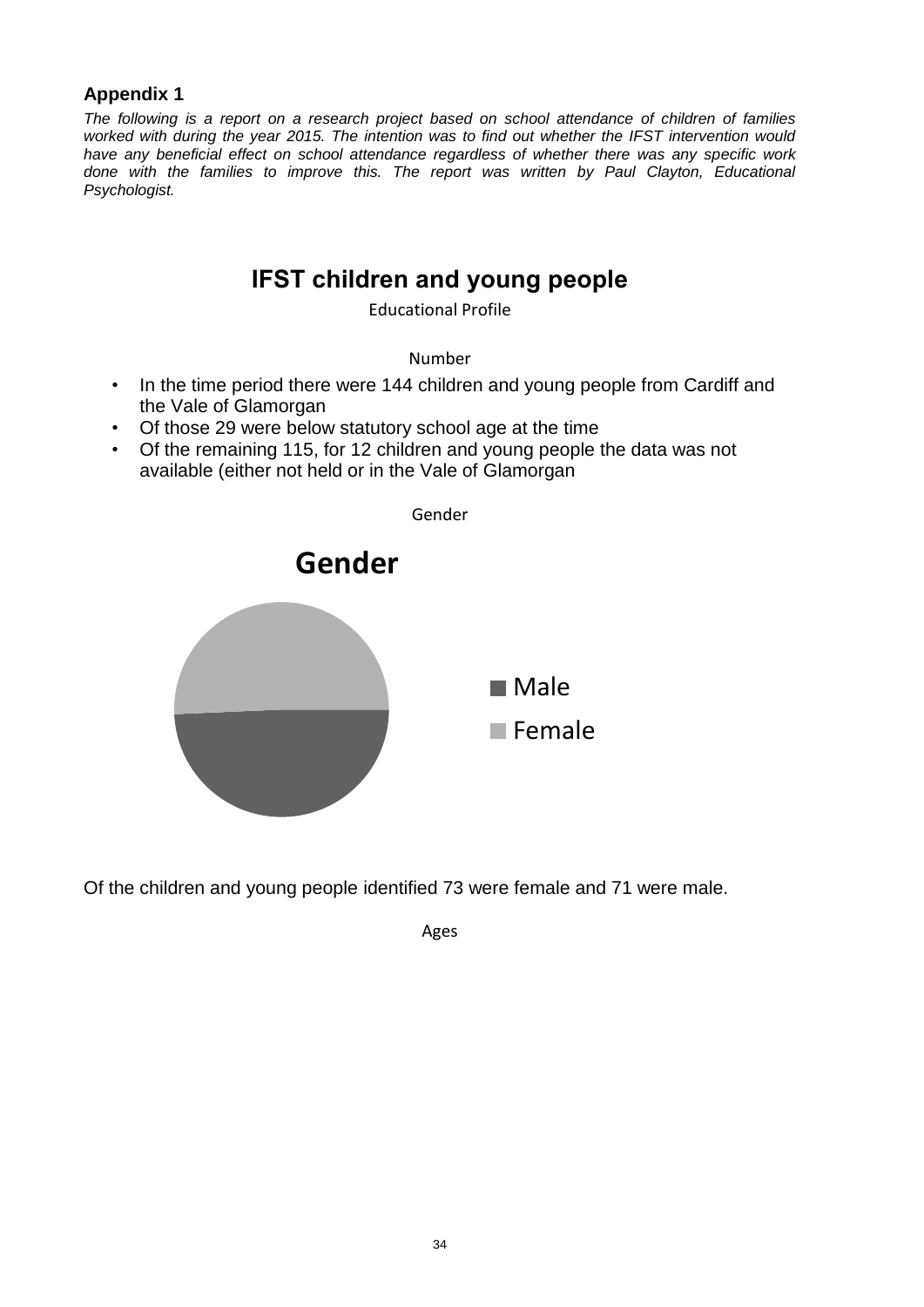

There seems to be an equal spread of children from age 0 years until about 14 years with an average of 10 children at each age. At fourteen plus there were few families with children of these older ages. This could be due to the nature of the families or that some families have had children removed. But with such small samples it is impossible to judge without further investigations. Also it could be that the families with difficulties will manifest these before a particular age of the children.

School types for children of school age



## **Number of children**

The majority of children are in mainstream the children Out of School (OOS) includes children too young, children in the vale and children currently with no school allocated. (See number of children)

Number of schools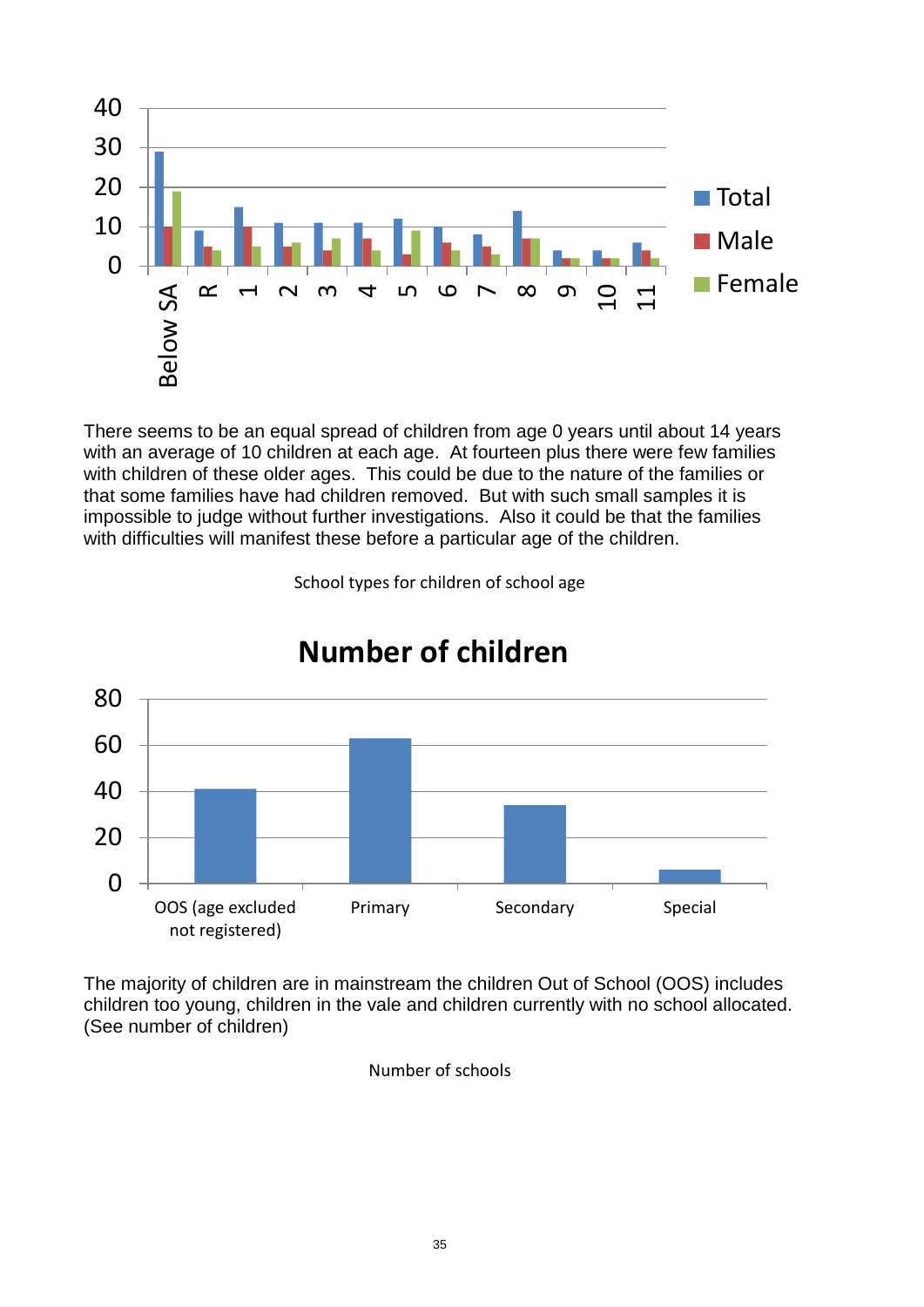

The children and young people were compared to a control sample the averages of the control and IFST groups are shown. At Primary phase the number of schools attended by "IFST children" was over three times greater than the control group. This is statistically significant and also would have a social and educational impact on the majority of the children. Also this is a skewed average with some children having 5 or 6 changes of school in their Primary phase. There was no such difference at the Secondary phase.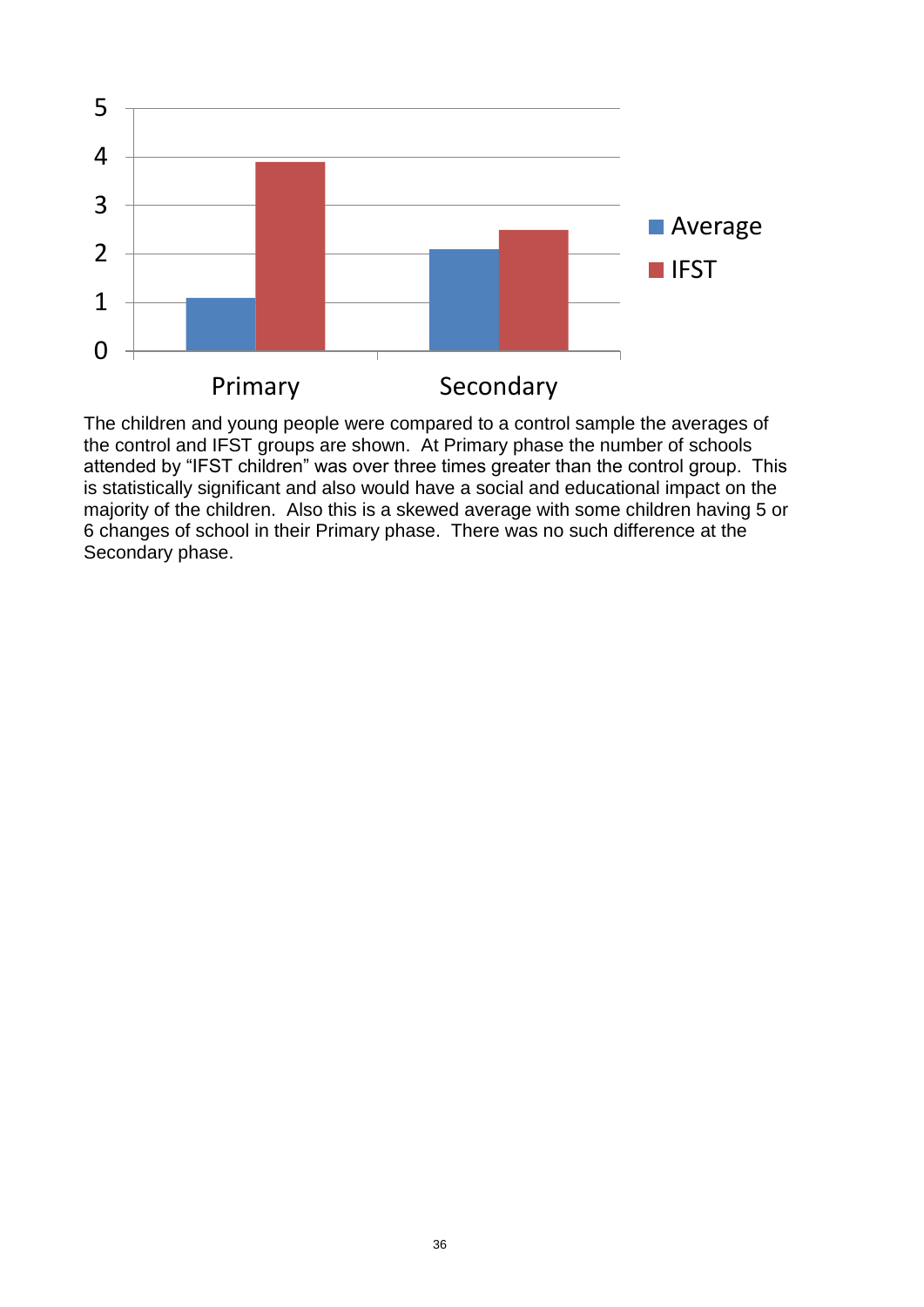

The attendance for these children and young people for the majority was Fair or Good with no significant difference across the phases. The bench marks were set high as the impact of attendance on attainment and social relationships are marked at this level. The impact on the child is noteworthy at this level as absence has an impact on the child and young person's social relationships and ability to make progress at these levels.

### Exclusions

Fourteen of the 103 known children of school age have been excluded during their time at school. This was for fourteen children and young people . Of these fourteen children thirteen were males.

There were 112 incidents accounting for 207.5 days. Of these 207.5 days were due to the exclusion of seven children.

Six of the fourteen excluded children had concerns regarding their attendance Eleven of the children were of secondary age and four attended secondary special school, one at a primary.

### Resilience

For children to be resilient in school it has been shown that a number of factors should be present for the child or young person to have a good school experience.

- Good attendance, if not good then regular, attendance is crucial for progress and is for these children a better indicator of attainment than ability
- Recognition of achievement at an appropriate level
- Appropriate and positive expectations from both adults and children and young people
- One supportive adult who the child or young person feels confident in (often not who is "responsible for the child")
- Specialist help with emotional difficulties and behavioural issues, where there is an understanding
- Friendships